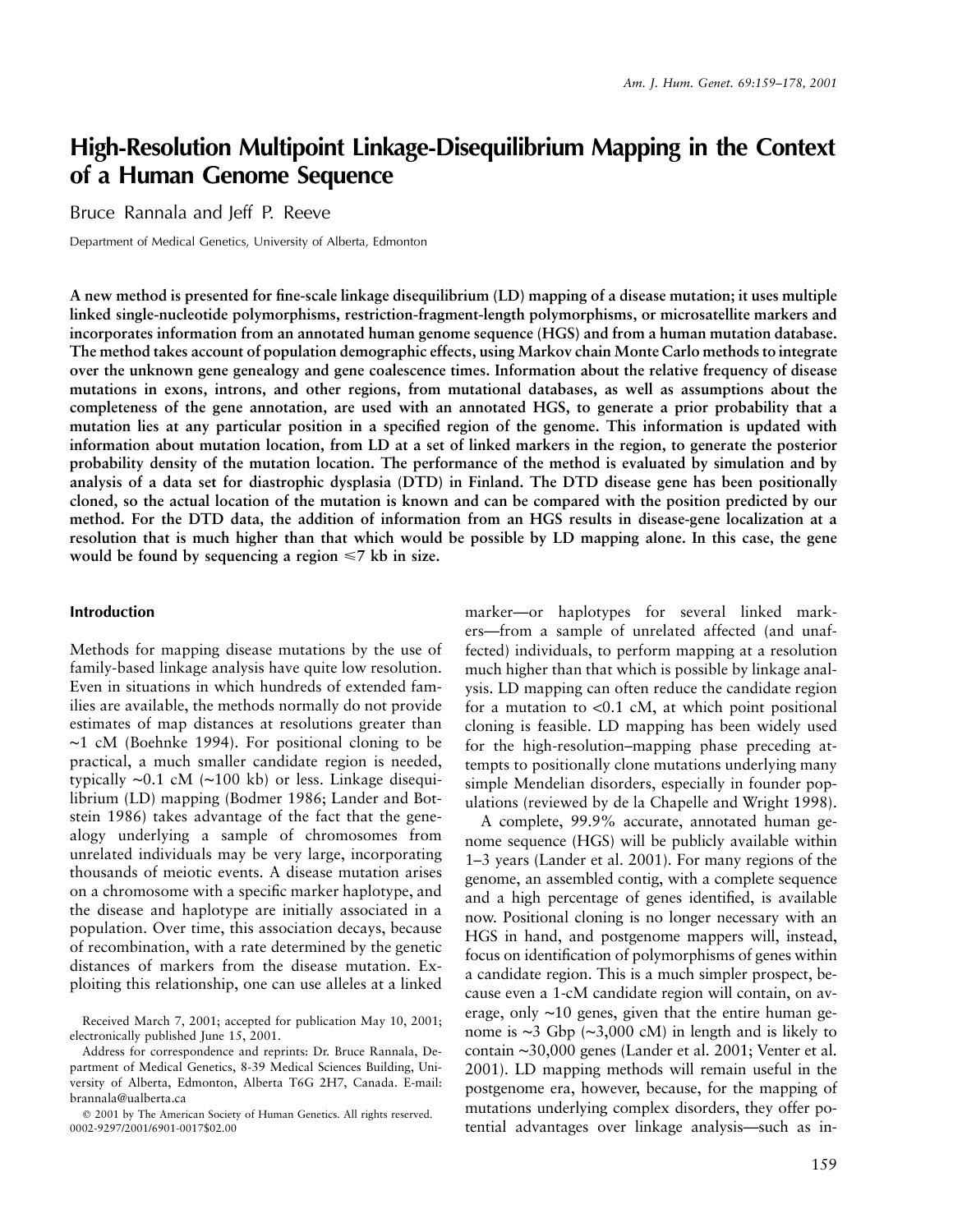creased power when penetrance is low and a reduced need for extended families—and because they can still greatly reduce the amount of sequence that must be examined in order to identify a mutation. Unlike simple Mendelian diseases, which most often result from nonsense or other mutations that eliminate protein function and that can be readily identified, the mutations underlying complex disorders will most often be missense mutations (the polymorphisms at the apolipoprotein E locus influencing susceptibility to late-onset Alzheimer disease are an example; Corder et al. 1993). Comparisons of frequencies of the mutant and nonmutant sequences in affected and unaffected individuals will be one of the few mechanisms for establishing a role for a polymorphism in disease in these cases and for differentiating between disease-susceptibility polymorphisms and neutral polymorphisms. To do this, a posterior density assigning probabilities to particular exons will be very helpful in reducing the number of polymorphic sites for which frequencies must be compared between the two groups.

Much potential information about the position of a disease mutation is contained in an annotated HGS of a candidate region. This information needs to be effectively incorporated into methods for fine-scale mapping. Exons of genes in a candidate region will have the highest probability of harboring a disease mutation, but mutations may also occur in introns, regulatory sequences, and (with reduced probabilities) nongenic sequences. Nongenic sequences may actually contain undiscovered genes in a poorly annotated genome sequence, and therefore some probability must also be assigned to such regions as possible locations of disease mutations. Prior information about the probability that mutations occur in different regions (introns, exons, etc.) can be obtained from databases of mutations identified in known disease genes. A direct approach for utilizing an HGS in the mapping of disease genes would be to sequentially compare, between affected individuals and control individuals, the sequences of exons, introns, and noncoding DNA in a candidate region, to identify polymorphisms. Although more efficient than positional cloning methods, this approach does not take full advantage of the information available from both an HGS and LD among markers on the sampled chromosomes. In addition to narrowing the candidate region, LD contains potential information about the probability that a mutation lies within any subregion of a candidate region.

In the present study, we develop a Bayesian LD mapping technique that uses information from both an annotated HGS and a dense set of markers that are typed in affected individuals and in normal individuals. An HGS and information (from existing mutation databases) specifying the locations of previously identified disease mutations (in introns, exons, regulatory sequences, etc.) are combined to generate a prior prob-

ability distribution for the position of a disease mutation. The method then generates the "posterior" probability distribution for the position of the disease mutation, given both the marker data and prior information from an HGS and mutational databases. The posterior distribution can be used to assign probabilities that particular regions contain the mutation and to decide which regions should be sequenced first in the search for a mutation. The posterior probabilities obtained in this way effectively incorporate information from both the HGS and marker LD. Combining information in such a way can lead to a very efficient localization of the mutation. In the case of the example data analyzed in the present study, it reduced to  $\langle 7 \text{ kb} \rangle$ the sequence required for analysis.

One advantage of LD mapping methods for fine-scale mapping in the postgenome era is that the methods may be more robust for the mapping of genes underlying complex genetic diseases, which are typically polygenic and modified by environment. It has recently been suggested that genes underlying these disorders will fall into two classes: (1) genes with small marginal effect and high frequency and (2) genes with large marginal effect and low frequency (Risch 2000). It should be possible to identify the latter by means of essentially classic linkage-mapping approaches (possibly using LD mapping for the final positioning), whereas finding the former will require new mapping strategies. The reason is that a small marginal effect translates to a low penetrance of the disorder and to a high prevalence of phenocopies. Both factors reduce the power of linkage methods. LD mapping offers a potential advantage for the mapping of genes underlying complex diseases, because only affected individuals are included, and the method is therefore insensitive to low penetrance. Reduced penetrance affects only the sampling fraction in an LD mapping study (see Rannala and Slatkin 1998), and this parameter can be shown to have little effect on accuracy. This is a feature that is shared with association studies (e.g., see Risch and Merikangas 1996), although the two approaches are otherwise quite different.

Our simulations (see the "Example: DTD Mutation in Finland" section, below) also suggest that LD mapping can be insensitive to a phenocopy rate as high as 10%. For higher rates, a phenocopy parameter (specifying the probability that a chromosome is not descended from the same disease mutation as are others in the sample) can be included, although we do not attempt to do so here. A second advantage of LD mapping versus linkage mapping, for studies of complex diseases, is that the method potentially can be applied to samples of affected individuals when there is no information on extended families. This is true only if the phase of the haplotypes is known, however. Although information about phase can be obtained by genotyping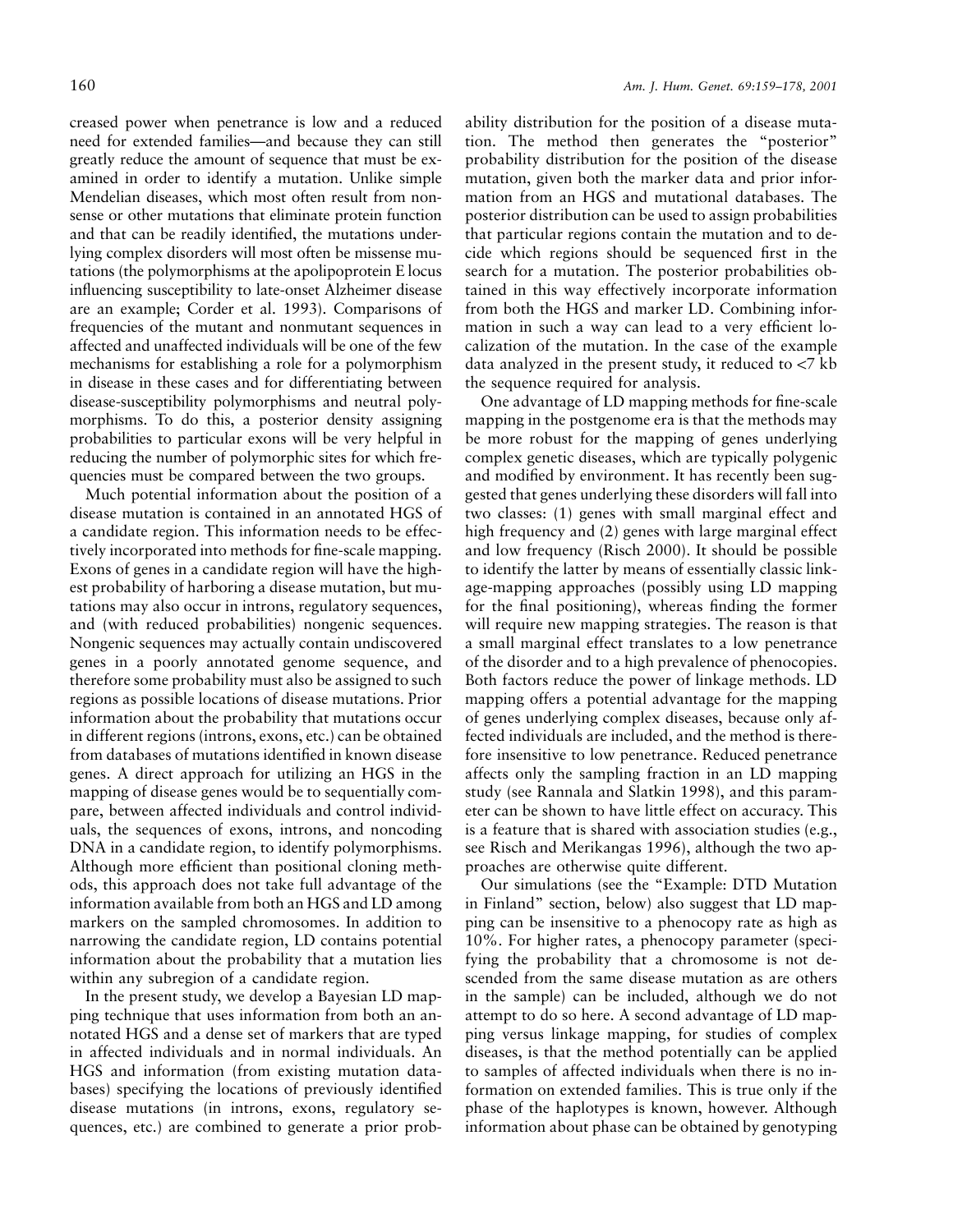Rannala and Reeve: LD Mapping Using a Human Genome Sequence 161 and the state of the 161 and 161 and 161 and 161

of relatives (e.g., see Sobel and Lange 1996), the need for extended families in such a procedure eliminates one of the major advantages of LD mapping versus linkage mapping. An alternative approach for establishing the phase is to use information from the same population sample that is used for LD mapping (Clark 1990; Slatkin and Excoffier 1995). If this second strategy is adopted, the additional uncertainty about phase (which may be quite substantial) must be explicitly incorporated into the LD mapping method, to obtain realistic confidence intervals for parameter estimates. This can be done by an extension of the Bayesian approach outlined here, although, in the present study, we consider only the situation in which phase is known.

Exact methods for LD mapping that have been developed thus far have considered only one or two linked markers (Kaplan et al. 1995; Rannala and Slatkin 1998). Extensions to several linked markers (Terwilliger 1995; Xiong and Guo 1997; Graham and Thompson 1998; McPeek and Strahs 1999; Morris et al. 2000) have used simple approximations for either the process of recombination or the underlying genealogical relationships among chromosomes. These approximations assume independence among variables where it does not exist and may perform poorly in some situations (Rannala and Slatkin 2000). Exact multipoint methods that may be used with potentially large numbers of linked markers are needed. It is clear from the results of the present study (and previous analyses) that additional markers can greatly reduce the size of a candidate region. LD mapping methods also must be extended to explicitly model allelic and locus heterogeneity, phenocopy, and population substructure. To account for all of the potential problems arising for complex diseases and samples of individuals from heterogeneous populations, as well as to allow an annotated HGS to be incorporated into LD mapping, a very general and readily extendable numerical framework is needed. In the present study, we develop a new method for multipoint LD mapping, using numerical Markov chain Monte Carlo (MCMC) techniques that offer much flexibility. With this framework, it is possible to incorporate additional parameters and genetic models that are more elaborate.

The Bayesian MCMC approach developed here allows calculation of posterior probabilities by numerically intensive methods and does not rely on the composite likelihood (or other) approximations employed in previous methods. In particular, it explicitly integrates over gene trees, avoiding the composite-likelihood approximation, for the underlying gene tree, that is used by McPeek and Strahs (1999) and Morris et al. (2000). Our method offers several potential advantages over existing methods: information from an annotated HGS and a mutational database can be readily incorporated

into a LD mapping study; more-realistic models that integrate over uncertainties about the values of nuisance parameters such as the population growth rate can be used; and, potentially, genotypes—instead of haplotypes—can be used, by treating the haplotypes as unobserved random variables and by implementing a likelihood similar to that considered by Slatkin and Excoffier (1995), thus eliminating the need for extended families.

In the present study, we depart from traditional statistical approaches used in linkage mapping, which have relied mainly on the method of maximum likelihood. Instead, we develop a Bayesian LD mapping method that generates the posterior density of the map position of a disease mutation, relative to a set of linked markers. The method leads to an easily interpretable measure of uncertainty for parameter values and can be extended to simultaneously predict both the genetic model (incorporating potential allelic or locus heterogeneity) and the parameter values, although we do not do so here. In the present study, we focus on (*a*) developing the general theory underlying our method and (*b*) implementing the method in a computer program. The principal innovation is the explicit incorporation of an annotated HGS into LD mapping.

### **Theory**

Let  $X = \{X_{ii}\}\$ be a matrix of multilocus haplotypes for *n* chromosomes sampled from unrelated individuals affected with a particular genetic disorder. It is assumed that each chromosome carries the disease mutation, although this assumption can be relaxed. Each chromosome is typed for *L* markers, where  $X_{ii}$  is the marker allele present at locus *j* on chromosome *i.* We define **X***<sup>i</sup>* to be the multilocus haplotype of the *i*th chromosome. It is assumed that, in its recent history, the population from which the chromosomes are sampled has experienced exponential growth (or decline) with rate  $\xi$ . If  $\xi = 0$ , then the population size has remained constant. Other demographic models can be incorporated easily. Consider a disease mutation that first arose at time  $t_0$  in the past, where time is measured in generations. Define *f* to be the fraction of the total population of presentday disease chromosomes (descended from this initial mutant) that are sampled. For convenience, we define  $\Lambda = \{f, \xi, t_0\}$  to be a vector containing the demographic parameters of the model.

Let  $Y_0$  be the multilocus haplotype present on the chromosome on which the disease mutation first arose. Let  $\mathbf{p} = \{p_{ij}\}\$ be a matrix of the allele frequencies on normal chromosomes, where  $p_{ii}$  is the frequency of allele *i* at locus *j.* The gene tree underlying the sample of chromosomes describes the sample's history with respect to the disease locus and is represented as  $\tau =$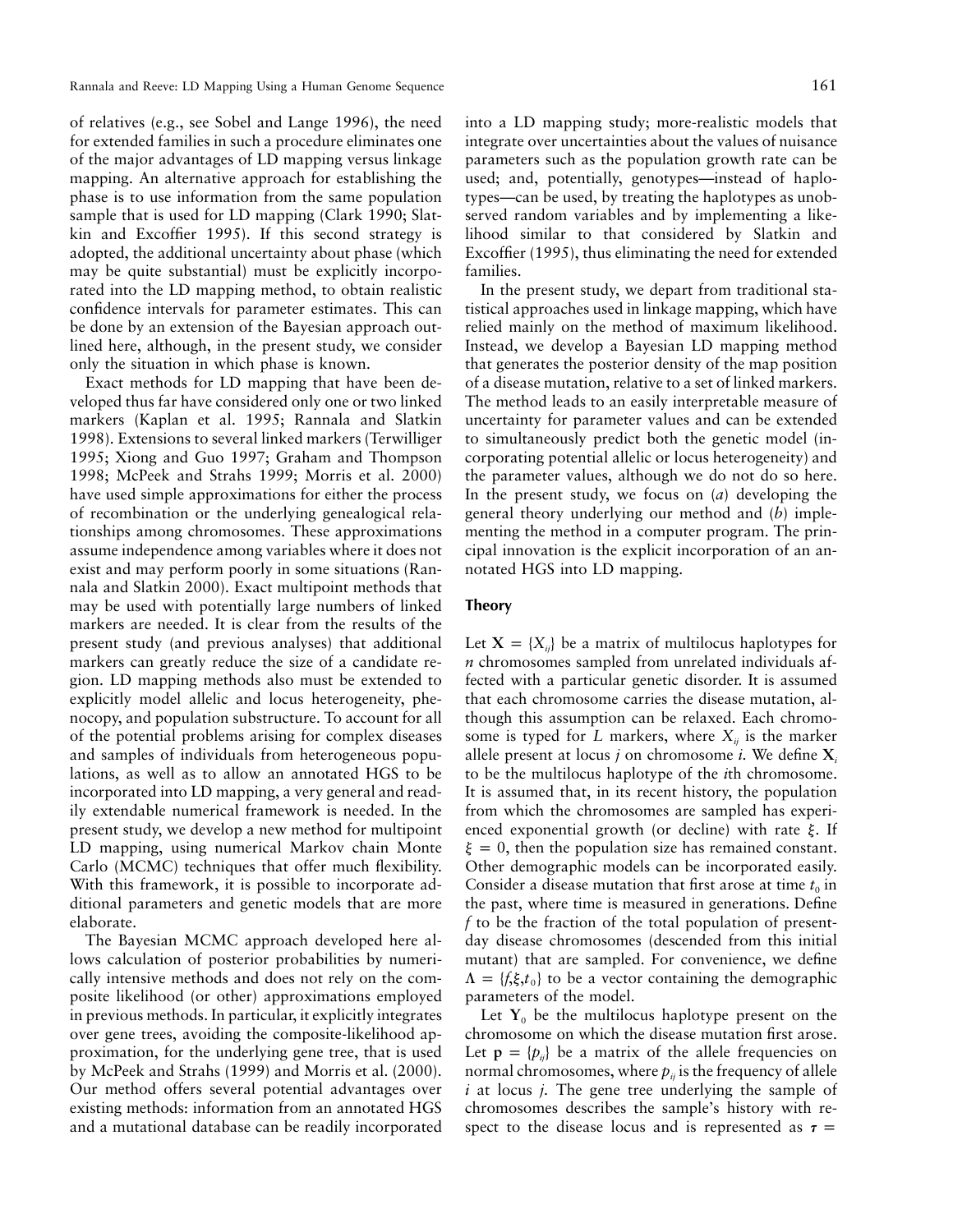

**Figure 1** Two hypothetical gene trees underlying a sample of five disease chromosomes, illustrating the coalescent times **t** and the tree topology *T*. The parameters denoted as  $t_5$ ,  $t_4$ ,  $t_3$ , and  $t_2$  represent the times, in the past, when chromosomes have coalesced to, respectively, four, three, two, and one ancestral chromosome. The parameter  $t<sub>0</sub>$  is the time when the mutation first arose. The gene trees shown on the left and right have different values for *T* but identical values for **t**. *T* and **t** are independent parameters.

{*T*,**t**}, where this is a vector of the labeled binary tree *T* with tips  $i = 1,2,...,n$  (representing the sampled chromosomes) and nodes  $i = n, n - 1, ..., 2$ , representing the  $n-1$  times, in the past, at which the lineages arose from common ancestral chromosomes. The times at which these shared ancestors (nodes) existed are referred to as the "coalescence times" and are represented by  $t =$  $\{t_i\}$  for all  $i = n, n - 1, ..., 2$ , where  $t_i$  is the time, in the past, at which *i* mutant lineages coalesced to  $i - 1$  ancestral lineages.

A gene tree and the coalescence times on that tree are illustrated in figure 1. We follow the approach of Rannala and Slatkin (1998) and employ the intra-allelic coalescent of a rare mutation, to determine the probability distribution of coalescence times and gene trees in our analysis. Other coalescent models could also be used in the same general framework. Let  $Y = {Y_{ii}}$  be a matrix of the  $n - 1$  (unobserved) haplotypes found on the ancestral chromosomes at each node in the gene tree, where  $i = n, n - 1, ..., 2$ . The *i*th ancestral haplotype is associated with the *i*th internal node of the gene tree and with the *i*th coalescence time. The  $L - 1$  map distances between markers are assumed to be known and are represented by  $d = \{d_i\}$ , for  $j = 2,3,...,L$ , where  $d_j$  is the map distance between markers  $j - 1$  and *j*. We define  $\theta$  to be the map distance between marker allele 1 and a disease mutation *M*. The parameter  $\theta$  is of specific interest for gene mapping: if  $\theta < 0$ , then the mutation lies to the left of marker 1; if  $\theta > \Sigma d_i$ , it lies to the right of all the markers (see fig. 2). The symbol Q denotes an annotated HGS spanning a region that extends some distance beyond both marker 1 and marker *L*; this provides some of the data for the analysis. The parameters and observed variables are summarized in table 1.

#### *The Posterior Distribution of Parameters*

In the present study, a Bayesian multipoint LD mapping method is developed that is based on the following probability-density function

$$
f(\theta, \mathbf{Y}, \tau, \mathbf{Y}_0 | \mathbf{X}, \Lambda, \mathbf{p}, \mathbf{d}, \Omega)
$$
  
= 
$$
\frac{f(\mathbf{X}, \mathbf{Y} | \theta, \tau, \mathbf{Y}_0, \mathbf{d}, \mathbf{p}) g(\theta | \Omega) b(\mathbf{Y}_0 | \mathbf{p}) r(\tau | \Lambda)}{f(\mathbf{X} | \Lambda, \mathbf{p}, \mathbf{d}, \Omega)} \qquad (1)
$$

The first term in the numerator of equation (1) is the likelihood. The remaining terms in the numerator are prior probability distributions for each of the parameters. By evaluating integrals and sums over the variables of equation (1), we can obtain the marginal density of any of the parameters  $\theta$ , **Y**,  $\tau$ , or **Y**<sub>0</sub> that happen to be of interest. In practice, the marginal densities are not easily obtainable by analytical approaches, and we develop instead an MCMC method to obtain these marginal posterior probabilities. In particular, we will focus on the marginal posterior probability density of  $\theta$ , represented by  $f(\theta|\mathbf{X},\Lambda,\mathbf{p},\mathbf{d},\Omega)$ , which can be used to localize a mutation relative to the marker loci and the gene sequence.

We implement the Metropolis-Hastings (MH) algorithm (Metropolis et al. 1953; Hastings 1970) in our method. Related approaches have been used to estimate population demographic parameters (such as the effec-



Figure 2 Three chromosomes typed for four marker loci, illustrating the relationship between the map distances of the markers,  $d = {d_2, d_3, d_4}$ , and the disease-mutation location  $\theta$ . In panel *A*, the mutation is to the left of all the markers; in panel *B,* it is to the right of all the markers; in panel *C,* it is flanked by markers to the left and markers to the right. The disease mutation is represented as an ellipse and is represented by "M" in panel *A;* the markers are represenetd as rectangles and are labeled as "1"–"4" in panel *A.*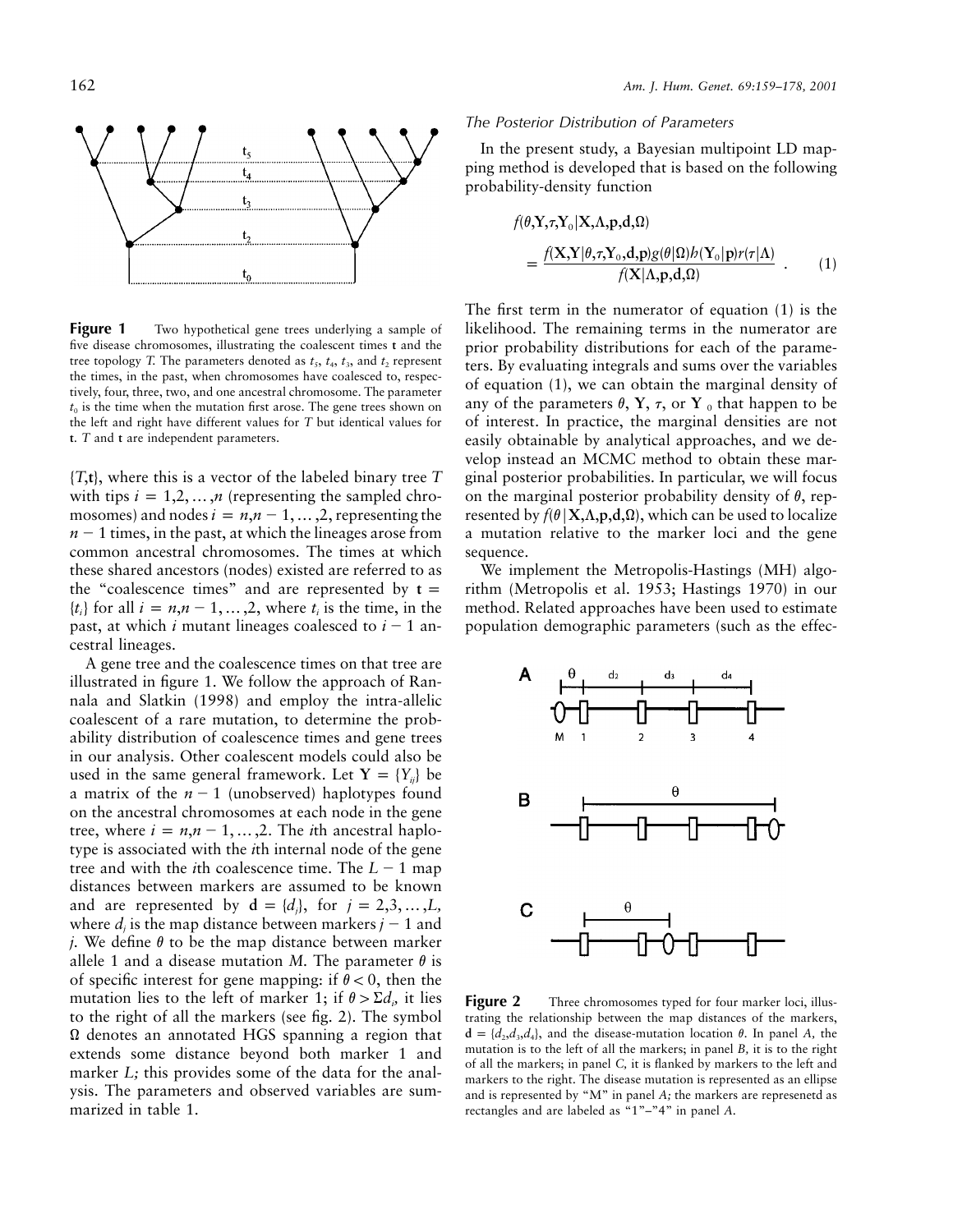#### **Table 1**

| Parameter <sup>a</sup>      | Description                                                                                                                                                                                             |  |  |  |  |
|-----------------------------|---------------------------------------------------------------------------------------------------------------------------------------------------------------------------------------------------------|--|--|--|--|
| Known:                      |                                                                                                                                                                                                         |  |  |  |  |
| $X = \{X_{ii}\}\$           | Multilocus haplotypes on the <i>n</i> sampled disease chromosomes that are typed for L markers, where $X_{ii}$ is the marker allele<br>present at locus $j$ on chromosome $i$                           |  |  |  |  |
| $\Lambda = \{f, \xi, t_0\}$ | Demographic parameters, where f is the fraction of the total population of disease chromosomes included in the sample, $\xi$<br>is the population growth rate, and $t_0$ is the age of the mutation     |  |  |  |  |
| ${\bf p} = \{p_{ii}\}$      | Marker-allele frequencies in the population of normal chromosomes, where $p_{ii}$ is the frequency of allele <i>i</i> at locus <i>j</i>                                                                 |  |  |  |  |
| $d = \{d_i\}$               | The L – 1 map distances between markers, where $d_i$ is the map distance between markers $j-1$ and j                                                                                                    |  |  |  |  |
| Ω                           | Annotated HGS spanning a region that extends some distance beyond both markers 1 and L                                                                                                                  |  |  |  |  |
| Unknown:                    |                                                                                                                                                                                                         |  |  |  |  |
| $Y_0 = \{Y_i\}$             | Multilocus haplotype present on the chromosome on which the disease mutation first arose, where $Y_i$ is the marker allele<br>at the <i>j</i> th locus                                                  |  |  |  |  |
| $Y = \{Y_{ii}\}\$           | Ancestral haplotypes that existed on the $n-1$ internal nodes of the gene tree, where $Y_{ii}$ is the marker allele present at the<br><i>i</i> th locus of the <i>i</i> th ancestral node               |  |  |  |  |
| $\theta$                    | Position of the disease mutation (in map units) relative to marker locus 1                                                                                                                              |  |  |  |  |
| $\tau = \{T, t\}$           | Gene tree T of the <i>n</i> disease chromosomes and the $n-1$ coalescence times $t = \{t_i\}$ $(i = 2,3,,n-1)$ , where $t_i$ is the time<br>at which <i>i</i> chromosomes coalesce to $i - 1$ ancestors |  |  |  |  |

<sup>a</sup> Parameters that are assumed to be known a priori and parameters that are estimated by the algorithm are categorized as known parameters and unknown parameters, respectively.

tive population size) from a sample of DNA sequences, by use of likelihood-based approaches under a Kingman (1982) coalescent model of population genealogy (Kuhner et al. 1995), and to obtain marginal probabilities of phylogenetic trees (Yang and Rannala 1997; Larget and Simon 1999). Recently, Morris at al. (2000) presented a Bayesian MCMC method for LD mapping, calculating the posterior densities of  $\theta$  and other model parameters. Their method differs from ours in several ways. The most significant differences are that they used a composite likelihood approximation (equivalent to assuming that the gene tree is a star genealogy), rather than integrating over  $\tau$ , and, for  $\theta$ , they used a uniform prior that did not incorporate prior information from an HGS.

#### *Prior Distributions of Parameters*

Prior probability distributions for the parameters  $Y_{0}$ ,  $\tau$ , and  $\theta$  are needed to evaluate the numerator in equation (1). Following the suggestion by Terwilliger (1995), we used the observed frequencies of marker alleles on normal chromosomes, **p**, as the prior  $h(Y_0|\mathbf{p})$  for the probability distribution of marker haplotypes on the ancestral chromosome on which the mutation first arose,  $Y_0$ . For simplicity, we ignore uncertainties about **p** that arise because **p** is estimated from a population sample of chromosomes from normal individuals. This additional source of uncertainty can be easily taken into account by using a Dirichlet prior to model the probability density of **p**, given the population sample of chromosomes (e.g., see Rannala and Mountain 1997). The probability distribution of  $\tau$  is based on Rannala and Slatkin's (1998) coalescent model for a rare mutation and is completely determined by the demographic parameters  $\Lambda$ .

We considered two possible prior probability distributions for  $\theta$ . The first assumes no prior information and gives uniform probabilities to all possible  $\theta$  values within a specified interval; this is the prior used by Morris et al. (2000). The second prior incorporates information from an annotated HGS. In this case, we used the observed distribution of mutations (among introns, exons, and regulatory regions) in a database of the spectrum of point mutations observed in previously identified disease genes. The disease genes that we used to establish the prior probability that the mutation resided in any given region based on an annotated HGS were those in the Human Gene Mutation Database Cardiff. Probabilities were derived from the statistics page on this web site, which includes all known point mutations in the database. Probabilities were also obtained by counting the types of mutations observed in a dozen randomly chosen disease genes from several specialized databases, and the numbers obtained were very similar to those observed in the totals in the Human Gene Mutation Database Cardiff.

If there are *Z* introns, exons, and either regulatory or nongenic sequences, the candidate region is divided into *Z* segments. The probability density of the mutation position at point  $z_i$  in the *i*th segment is

$$
f_z(z_i|\Omega) = \frac{f(z_i, \text{mutation}|\Omega)}{f(\text{mutation}|\Omega)}.
$$

Because this prior probability will always occur in a ratio in the MH algorithm (see the "MH Algorithm" section of the Appendix), the equation simplifies to a ratio of the relative mutation probabilities for the segments being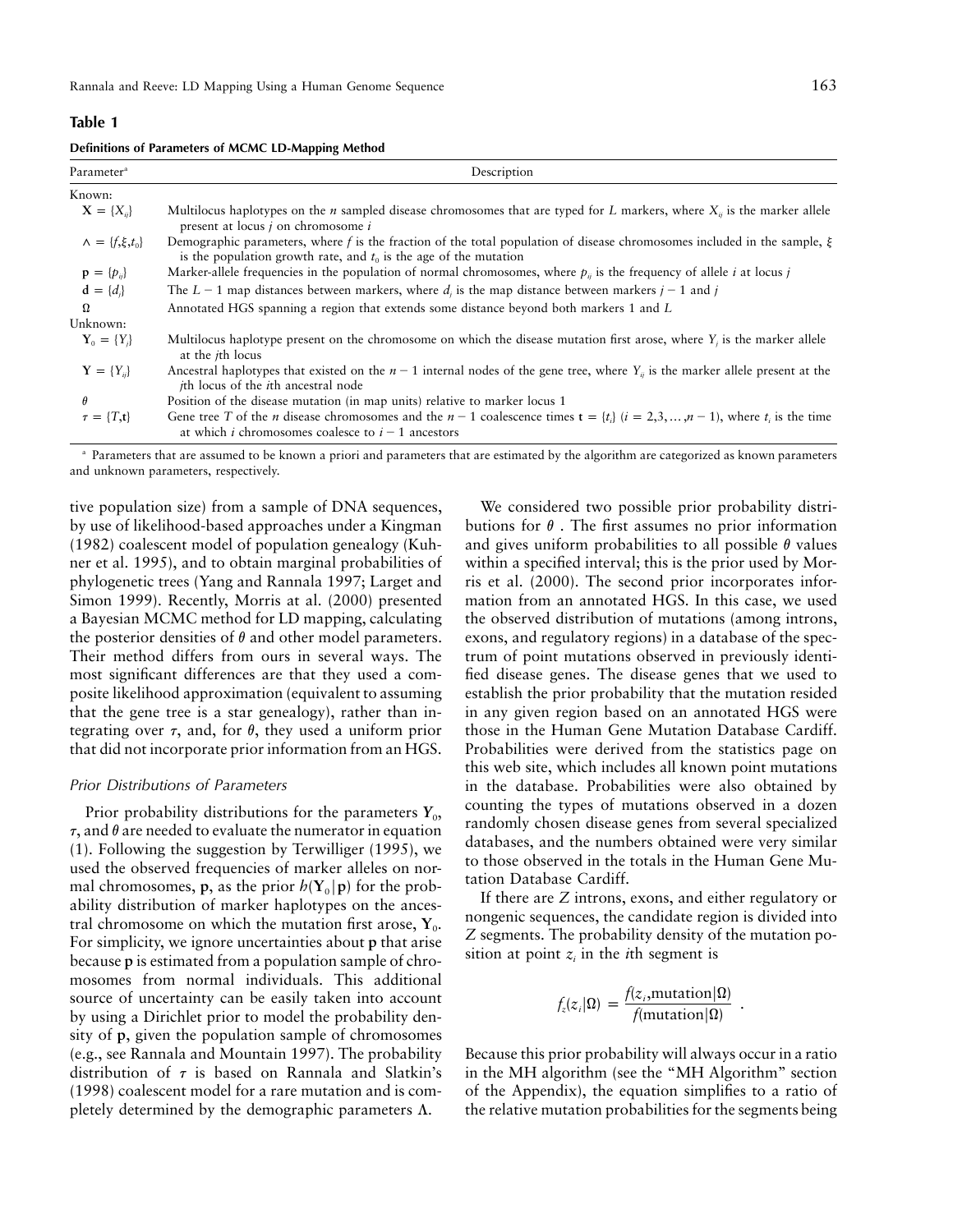considered as potential positions for the mutation. Models with more detail could be used, weighting nucleotides differently according to the expected rates of transition versus transversion, the codon-specific probabilities of synonymous versus nonsynonymous mutations at particular sites, etc. Although coarse, the categories that we consider in determining the prior are likely to be the ones having greatest effect. It is probably still worthwhile to consider models with more detail and additional categories, but their effects on the prior are likely be small.

#### *Bayesian Inference of the Disease-Mutation Location*

To obtain point estimates and confidence intervals for parameters, we generated the posterior distributions of  $\theta$ ,  $\tau$ , **Y**, and **Y**<sub>0</sub>, using the MH algorithm (Metropolis et al. 1953; Hastings 1970). In the present study, we focused on estimating the value of  $\theta$  (the position of the disease mutation relative to marker 1) and obtaining a confidence interval for this estimate. The posterior distribution of  $\theta$  was obtained by running the MCMC program and sampling the value of  $\theta$  at each iteration (after burn-in sufficient to allow the chain to reach a stationary distribution). The frequency histogram of the values of  $\theta$  (for bins of equal width) observed in the chain approximates the posterior probability that the true value of  $\theta$  is contained within a particular range. The mode of the posterior distribution was estimated as the interval within which  $\theta$  was contained with the highest frequency; this was taken as the best estimate of the true value of  $\theta$ .

The  $\alpha$ -percent credible set of values for  $\theta$  (a Bayesian quantity analogous to the classic 95% confidence interval [95%CI]) was obtained by successively adding intervals, in rank order, to the credible set, according to the frequency at which  $\theta$  was observed in the interval, until the sum of the relative frequencies in the included intervals exceeded  $\alpha$ . The credible set of regions obtained in this way need not be contiguous and may contain several disjoint regions in which the mutation is likely to reside. Mathematical details of the likelihood calculation for evaluation of the numerator of equation (1) and of the implementation of MCMC to obtain the marginal posterior probabilities are given in the Appendix.

#### **Example: DTD Mutation in Finland**

DTD is an autosomal recessive disease whose main characteristics are dwarfism and generalized joint dysplasia. DTD is present at a high frequency in the Finnish population (1%–2% are carriers), presumably because of a founder event. This population is thought to have derived largely from a small founder population ∼2,000 years ago (∼100 generations). Linkage analysis of Finnish pedigrees initially isolated the disease gene to a region

spanning ∼2 cM on chromosome 5q31-q34 (Hästbacka et al. 1990). Its predicted location was further refined by Hästbacka et al. (1992), who used an LD technique based on Luria and Delbruck's (1943) analysis of mutation in bacterial populations. Positional cloning subsequently showed that the location predicted on the basis of LD mapping was very accurate (Hästbacka et al. 1994).

The gene containing the DTD mutation is known as "*SLC26A2*" (solute carrier family 26 [sulfate transporter]), or *DTDST,* and is located ∼70 kb proximal to the *CSF1R* (colony-stimulating factor 1 receptor) gene. The main mutation, present in ∼90% of Finnish disease chromosomes, is a GT $\rightarrow$ GC transition in a 5' UTR exon of *SLC26A2* (Hästbacka et al. 1999), which results in decreased levels of mRNA. DTD in the Finnish population has been used to test several other LD methods (e.g., see Kaplan et al. 1995; Graham and Thompson 1998; Rannala and Slatkin 1998). With our MCMC, we used the same data set to test the predicted mutation location. The demographic parameters that we used in our analysis were identical to those used by Rannala and Slatkin (1998).

The haplotype frequencies used in our analysis are from table 2 in an article by Hästbacka et al.  $(1992)$ , supplemented by unpublished data from J. Hästbacka. Five markers were used, spanning an ∼20-kb region within the *CSF1R* gene. The relative positions of the markers, the surrounding genes, and the DTD mutation are shown in figure 3. These markers include two RFLPs—labeled "*Eco*RI" and "*Sty*I" in figure 3—and three microsatellites—labeled "TAGA," "CCTT," and "CA." The RFLPs are diallelic, and the microsatellite alleles were dichotomized according to (presumed) ancestral versus nonancestral alleles. The 148 disease chromosomes in the data set include 11 distinct haplotypes, the most prevalent of which constitutes ∼53% of the sample. On the basis of the allele frequencies observed in a sample of normal chromosomes, this haplotype would be present at a frequency of only 6.2  $\times$  10<sup>-5</sup>, at linkage equilibrium. The method presented in the present study assumes linkage equilibrium among markers on normal chromosomes, although this assumption can be relaxed. A  $\chi^2$  test of linkage equilibrium for the sample of normal chromosomes from the data reported by Hästbacka et al. (1992) was not significant, suggesting that the assumption is valid for these data.

In recoding the microsatellites as biallelic, by pooling alleles into two categories, we assumed that, in the founder population, the DTD mutation was present only on this haplotype. However, we also allowed for other potential ancestral haplotypes (using, for the ancestral haplotype, a prior distribution based on the observed marker-allele frequencies on normal chromosomes) in our analysis. We tried the analyses by either using the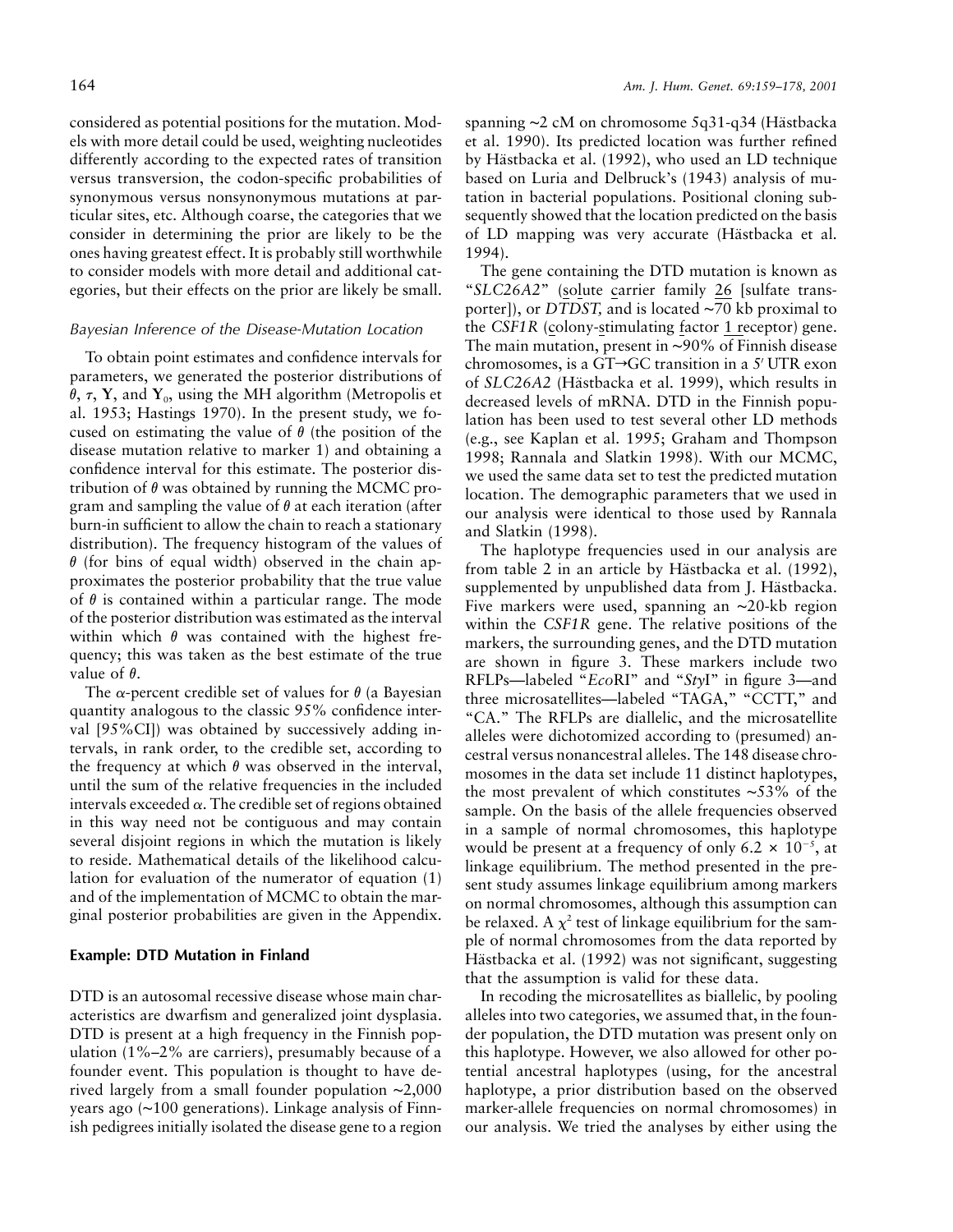prior (described above) based on the marker frequencies on normal chromosomes or conditioning on the ancestral haplotype as being the most common haplotype on disease chromosomes; the resulting posterior densities were essentially identical. We have summarized the frequencies of the five haplotypes (with data recoded as binary) present on disease chromosomes, for the data reported by Hästbacka et al. (1992), and these are shown in table 2.

Weights for the sequence-based prior were chosen on the basis of the frequencies, of known point mutations, recorded at the Human Gene Mutation Database Cardiff. The most recent statistics available for the database give relative frequencies of 1.0 for missense/nonsense mutations, .17 for splicing mutations, and .01 for regulatory mutations; for the purposes of our method, we categorize these weights as exonic, intronic, and nonexonic/nonintronic, respectively; for the MCMC results reported in the present study, we have used relative weights of 1.0, .17, and .02, respectively, for these three categories. The addition of weight to the nonexonic/ nonintronic region accounts for the possibility that there are genes in the region that have not yet been discovered. The amount of weight added to this category should reflect one's confidence in the completeness of the annotation in the region of interest.

The basic program requires that distances between the markers be expressed in map units (1% recombination  $= 1$  cM). If a sequence-based prior is to be used, the relative positions of the markers and of the exon/

#### **Table 2**

| Frequency of Marker Haplotypes on Disease |  |  |
|-------------------------------------------|--|--|
| Chromosomes                               |  |  |

| No. of |                        |      |                      |      |             |  |  |
|--------|------------------------|------|----------------------|------|-------------|--|--|
| Copies | EcoRI                  | TAGA | Styl                 | CA   | <b>CCTT</b> |  |  |
|        | Haplotype <sup>a</sup> |      |                      |      |             |  |  |
| 137    |                        |      |                      |      |             |  |  |
| 6      |                        |      |                      |      | 0           |  |  |
| 3      |                        |      | 1                    |      | 0           |  |  |
| 1      |                        |      |                      |      | 0           |  |  |
| 1      |                        |      |                      |      | 0           |  |  |
|        |                        |      | $p_{0}^{\mathrm{b}}$ |      |             |  |  |
|        | .088                   | .361 | .256                 | .161 | .049        |  |  |
|        |                        |      |                      |      |             |  |  |

NOTE.—Data are those reported by Hästbacka et al. (1992) and include unpublished frequencies provided to the authors by J. Hästbacka.

Only the putative ancestral (represented by 0) and derived (represenetd by 1) alleles are shown.

<sup>b</sup> Frequency of ancestral allele at each locus in the sample of normal individuals.

intron boundaries are required for all genes in the region of interest. Among different databases, there are often considerable differences between the exon numbers and locations. For consistency, we used the current (as of February 28, 2001) GenBank database, for all relative distances. Physical distances were converted to map units by assuming that 1 cM = 1 Mb. Alternatively, one could use data from a linkage (or radiation hybrid) map, to predict map distances directly.



**Figure 3** Distribution of exons, introns, and regulatory and nongenic sequences in a 400-kb region, of chromosome 5, surrounding the *SLC26A2* gene that contains the DTD mutation. Exons are indicated by vertical lines, introns by the thick unbroken horizontal lines, and both regulatory and nongenic regions by dotted horizontal lines. Both the scale of the physical distance (*top*) and the scale of map distance (*bottom*), which is inferred from the physical distance (under the assumption that  $1 cM = 1 Mb$ ), are shown. The six genes identified in this region—*PDE6A*, *SLC26A2, CSF1R, PDGFRB, CDX1,* and *SLC6A7*—are indicated below the gene diagram. The positions of the five markers—*Eco*RI, TAGA, *Sty*I, CA, and CCTT—in the *CSF1R* gene are indicated by labeled arrows, as is the exon of the *SLC26A2* gene containing the DTD mutation.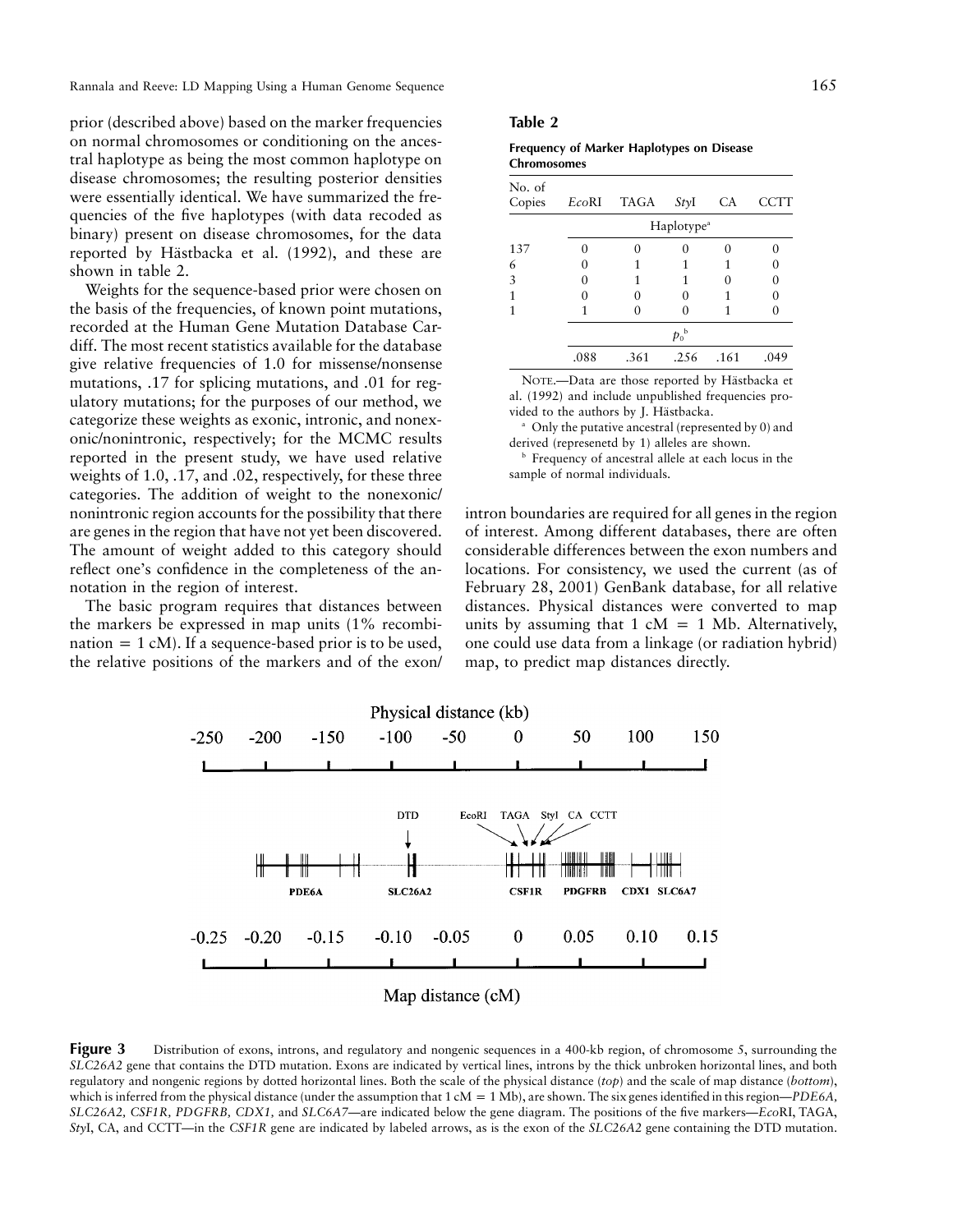

**Figure 4** Posterior probability distribution of  $\theta$ , generated by application of the MCMC algorithm to the data reported by Hästbacka et al. (1992), for five markers—*Eco*RI, TAGA, *Sty*I, CA, and CCTT—when, for  $\theta$ , either a uniform prior probability distribution (*black line*) or a prior distribution based on an HGS (*gray bars*) was used. Exons are indicated by vertical lines, introns by the thick unbroken horizontal lines, and both regulatory and nongenic regions by dotted horizontal lines at the top of the figure. The dotted horizontal line near the bottom of the figure indicates the cutoff for intervals to be included in the Bayesian 95% credible set of values for either posterior distribution. Proportions exceeding this cutoff are included in the credible set (analogous to the classic 95%CI). The mode (i.e., the most probable interval) and the second most probable interval of the posterior distribution, obtained by use of an HGS, together contain ∼22% of the iterations of the MCMC and cover a 7-kb region that includes the exon containing the DTD mutation.

Figure 4 shows the posterior probability distribution of the distance (in map units), represented by  $\theta$ , from marker 1 of the DTD mutation, for the data reported by Hästbacka et al. (1992) and estimated by MCMC using either a prior probability density derived from an annotated HGS for this region or a uniform prior. The positions of exons, introns, and regulatory or nongenic sequences (on the basis of a physical map and a scale of 1 cM  $= 1$  Mb) are shown at the top of figure 4. The 95% credible set for both analyses (HGS prior and uniform prior) is defined by the regions extending above the dotted horizontal line at the bottom of figure 4. In both analyses (HGS prior and uniform prior), the greatest posterior probability was to the left of (i.e., centromeric to) the markers. This is the actual relative position of the mutation. Although this was true for our

analysis of the five markers, an analysis of only the single marker (i.e., *Eco*RI) analyzed by Rannala and Slatkin (1998) placed equal probability to the left and right of the marker when it was used with a uniform prior for  $\theta$ , although it still correctly placed more probability to the left when it was used together with an HGS prior (fig. 5). The four additional markers improve the estimate substantially in this case, reducing the size of the 95% credible set of values both when an HGS prior is used and when it is not (compare figs. 4 and 5). This is despite the fact that all the additional markers are in a relatively small region (within the *CSF1R* gene). For the analysis using all five markers, the 95% credible set for the case in which an HGS prior is used is ∼86% of the width of the credible set obtained with a uniform prior.



**Figure 5** Posterior probability distribution of  $\theta$ , generated by application of the MCMC algorithm to the data reported by Hästbacka et al. (1992), for one marker—*EcoRI*, when, for  $\theta$ , either a uniform prior probability distribution (*black line*) or a prior distribution based on an HGS (*gray bars*) is used. Exons are indicated by vertical lines, introns by the thick unbroken horizontal lines, and both regulatory and nongenic regions by dotted horizontal lines at the top of the figure. The dotted horizontal line near the bottom of the figure indicates the cutoff for intervals to be included in the Bayesian 95% credible set of values for either posterior distribution. Proportions exceeding this cutoff are included in the credible set (analogous to the classic 95%CI). The mode (i.e., the most probable interval) and the second most probable interval of the posterior distribution, obtained by use of an HGS, together contain ∼11% of the iterations of the MCMC and cover a 7-kb region that includes the exon containing the DTD mutation.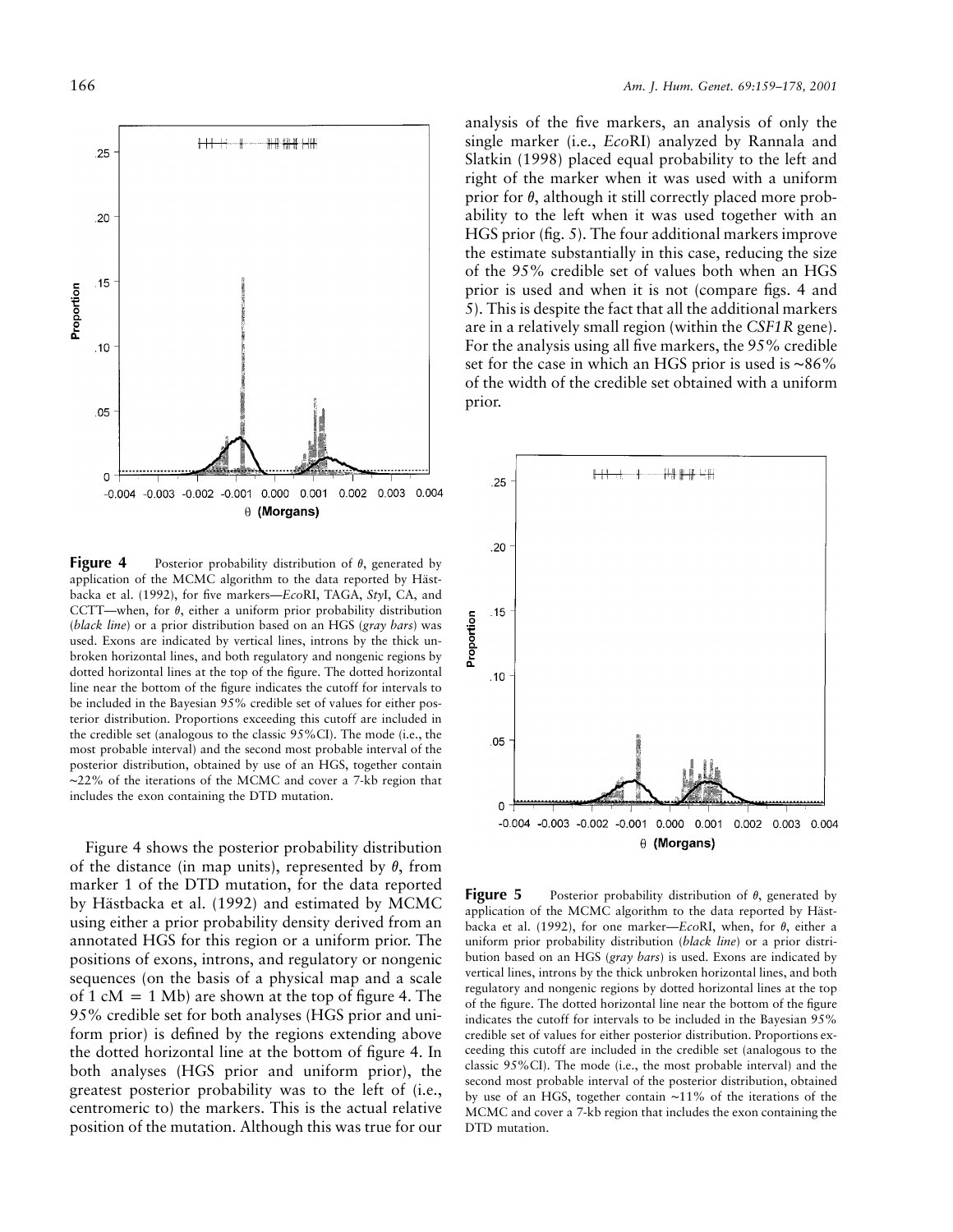For the five-marker analysis, the two histogram bars spanning the area from  $-.080$  to  $-.087$  cM contain the largest proportion (∼22%) of iterations and also contain the DTD mutation (when a relationship of 1  $cM = 1$  Mb is used to translate the physical map into the genetic map). A rational approach in searching for mutations by using posterior probabilities is to sequentially sequence regions corresponding to the histogram bars, taken in rank order, containing the greatest proportion of iterations from the MCMC run. Following that approach, we would, in this case, need to sequence  $\langle 7 \rangle$  kb in order to find the mutation. When only the *Eco*RI marker was used (fig. 5), ∼11% of the iterations were contained in the two histogram bars comprising the largest proportion of iterations, and these spanned an ∼7-kb interval that contained the exon carrying the DTD mutation. Thus, including the four additional markers approximately doubled the posterior probability of this mutation-containing region. On average, for the five-marker analysis, use of an HGS prior would, ∼50% of the time, require examination of 39% as much sequence as would be required when a uniform prior was used (i.e., the 50% credible set is ∼39% as wide for an HGS prior as it is for a uniform prior).

Simulation was also used to evaluate the performance of the method for the conditions found for the DTD mutation in Finland. Using identical values for the demographic parameters and the position of the DTD gene mutation in the human genome, we simulated an identical number of disease chromosomes by first simulating the gene tree and coalescence times and then simulating chromosomes under the specified recombination process on the gene tree. In the simulation of chromosomes by recombination on the gene tree, it was assumed that recombination events in the ancestry of the sampled chromosomes occurred only in heterozygotes (as assumed in the model used to derive the transition probabilities); it was also assumed that the recombination rates corresponded exactly to those predicted by the physical map with 1 cM = 1 Mb. The data generated in the simulation was analyzed by our MCMC program, under the assumption that the position of the disease mutation was unknown.

The results of the analysis of the simulated data are shown in figure 6. The posterior density is very similar to that obtained in our analysis of the original data, except that (*a*) a greater proportion of iterations were contained in the region surrounding the actual position of the mutation (when the HGS prior was used) and (*b*) a greater proportion of iterations were to the left of the markers (the actual position relative to the markers), both with and without an HGS prior. The two histogram bars containing the most iterations (see fig. 6) contained 34.5% of the total iterations and spanned a region of ∼7 kb that contained the exon carrying the



**Figure 6** Posterior probability distribution of  $\theta$ , generated by application of the MCMC algorithm to the simulated data, for five markers—*Eco*RI, TAGA, *Sty*I, CA, and CCTT—located at positions in the genome that are identical to the original marker positions reported by Hästbacka et al. (1992), when, for  $\theta$ , either a uniform prior probability distribution (*black line*) or a prior distribution based on an HGS (*gray bars*) is used. The sample sizes and the demographic parameters used to simulate the data are identical to those used for analysis of the data reported by Hästbacka et al. (1992), and the mutation is assumed to be in the same location. Exons are indicated by vertical lines, introns by the thick unbroken horizontal lines, and both regulatory and nongenic regions by dotted horizontal lines at the top of the figure. The dotted horizontal line near the bottom of the figure indicates the cutoff for intervals to be included in the Bayesian 95% credible set of values for either posterior distribution.Proportions exceeding this cutoff are included in the credible set (analogous to the classic 95%CI). The mode (i.e., the most probable interval) and the second most probable interval of the posterior distribution, obtained by use of an HGS, together contain ∼35% of the iterations of the MCMC and cover a 7-kb region that includes the exon containing the DTD mutation.

DTD mutation. The higher posterior probabilities, in this case, may reflect the fact that the demographic parameters were known with absolute certainty for the simulated data but not for the actual data. This could cause lower posterior probabilities for the actual data, reflecting a poorer fit of the data to the model.

Simulations were also used to evaluate the sensitivity of the results to either potential locus heterogeneity or phenocopies (both of which can be expected to occur in complex genetic disease). In these simulations, demographic and genetic conditions were again assumed to be identical to those reported by Hästbacka et al.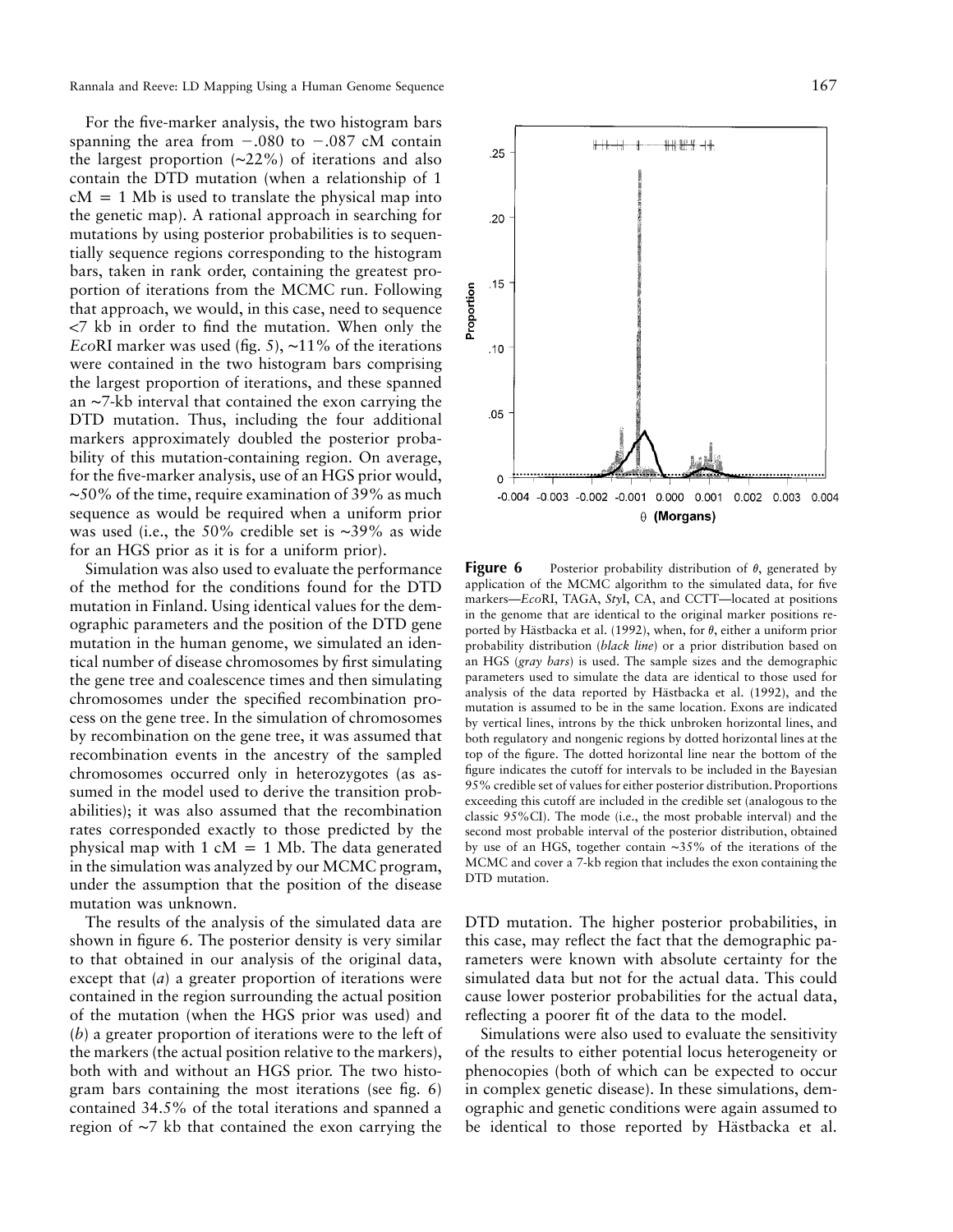

**Figure 7** Log-likelihood and value of statistic  $\sqrt{R}$  (both defined in the Appendix), at each iteration of the chain in two MCMC runs analyzing the data reported by Hästbacka et al. (1992), for five marker loci. The two runs are shown separately, as black and gray lines, in the upper and lower panels. The upper panel shows the result when an HGS prior is used, and the lower panel shows the result when a uniform prior is used. To diagnose convergence, each run actually included two chains running in parallel. Similar log-likelihoods and a value of  $\sqrt{R}$ approaching 1.001 indicate convergence of the chains. In this case, the chains do not converge after 150,000 iterations but do converge after 500,000 iterations. Comparison of the two panels shows that there appears to be little difference, in the rate of convergence, between the chains run with an HGS prior and the chains run without an HGS prior.

(1992), except that 10% of the "disease" chromosomes were actually drawn from the population of normal chromosomes. This phenocopy rate had little effect on the posterior probabilities of disease-mutation location. The two histogram bins containing the highest posterior probabilities, in this case, spanned the interval from  $-.82$  to  $-.85$  cM, which differs only slightly from the interval of  $-.80$  to  $-.87$  cM, which is spanned by these two bins for the original data.

If an annotated HGS is available, as well as a large number of mapped polymorphic marker loci (e.g., single-nucleotide polymorphisms), this will influence the choice of marker locations. In fact, markers could conceivably be chosen in a way that would optimize the resolution of an LD mapping study. The markers used by Hästbacka et al. (1992) are probably in a region more confined than that which would be used in a contemporary study. We examined the effect of marker location on the posterior distribution of disease location, by again simulating the data under conditions identical to those used by Hästbacka et al. (1992), but with markers positioned uniformly over the interval from -.4 to

.4 cM. Marker position has a large effect on the posterior probability in this case, significantly improving the localization of the mutation. The two histogram bins containing the highest posterior probability accounted for 34.5% of the probability in simulations with markers in their original positions, but, for the simulated data with uniformly spaced markers, this probability increased to 60.4%. The width of the 95% credible set also decreased dramatically.

Another potential impact of the prior is on the rate of convergence characteristic of the MCMC algorithm. We used the approach of Gelman (1996), which compares between-chain and within-chain variances, to diagnose convergence (see the Appendix). A more informative prior might be expected to increase the rate of convergence, since it causes the chain to spend more time in regions of high posterior probability. Figure 7 shows the log-likelihood and the value of  $\sqrt{R}$  (defined in the Appendix) at each of 150,000 iterations for a run with two simultaneous chains analyzing the data reported by Hästbacka et al. (1992), both with and without an HGS prior. There is little difference between the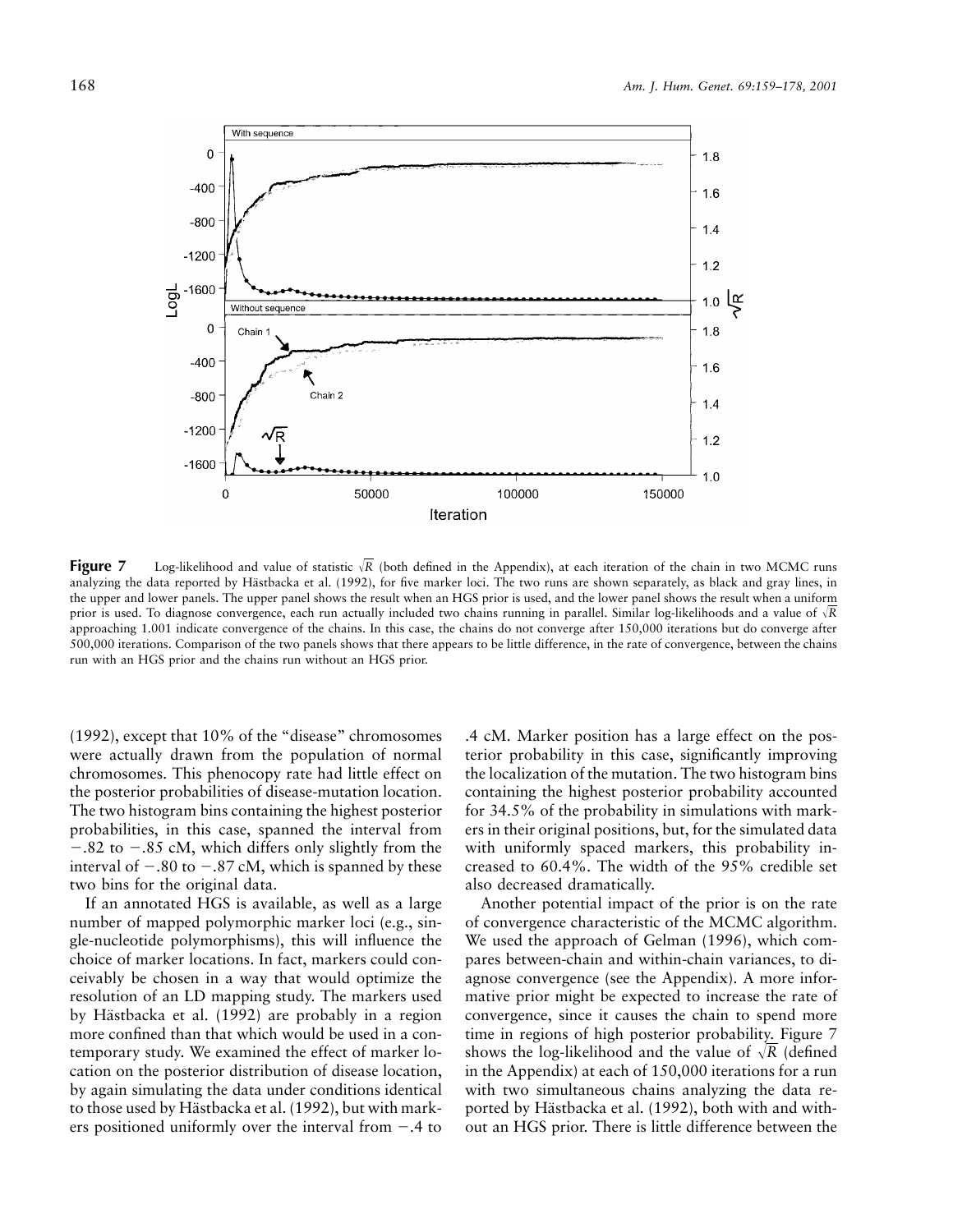convergence rates of the two runs: at 150,000 iterations, the run with an HGS prior has a value of  $\sqrt{R}$  = 1.00372 whereas the run with a uniform prior has a value of  $\sqrt{R}$  = 1.00253, indicating that neither chain has converged. Both chains appear to converge after ∼500,000 iterations (not shown), at which point  $\sqrt{R}$  < 1.0001, and that was the number of iterations used for our burn-in period.

#### **Discussion**

In the present study, we have developed, for high-resolution multipoint LD mapping, a new method that uses information from both the LD observed among multiple markers in a sample of disease chromosomes and an annotated HGS. Incorporating information about the distribution of exons, introns, and either regulatory or nongenic sequences in a candidate region can greatly reduce the extent of the credible set of values for  $\theta$ , as can the inclusion of additional marker loci in the region. Surprisingly, the addition of markers in a region appears to improve estimates of disease location even if the additional markers are quite close to one another and all are either telomeric or centromeric to the disease mutation. Presumably, this is because the tendency of recombination events to occur with increased frequency at markers most distal to the disease mutation conveys significant information about location. For example, in the case of the Hästbacka et al. (1992) data that we analyzed, all markers were positioned within a relatively small region telomeric to the DTD mutation, yet additional markers further refine the estimated location of the DTD mutation, compared with the estimate based on a single marker (i.e., *Eco*RI). Other simulations, not presented here, suggest that, in the case of a uniform prior for  $\theta$ , the posterior probability density of  $\theta$  undergoes a quantitative change from a bimodal distribution (when either the markers are either all telomeric or all centromeric to the mutation) to a unimodal distribution (when markers flank both sides of the mutation). Thus, the relative shape of the posterior distribution may also convey information, at a gross level, about the markers' positions relative to the position of a mutation. Possibly, one could exploit this positional effect to develop a method for testing the hypothesis that a set of markers flank a mutation (or are, instead, either all telomeric or all centromeric to it), to guide researchers in choosing additional markers in narrowing the candidate region.

Bayesian posterior probabilities can be used in various ways once they have been estimated for a set of data; for example, the probability that a mutation lies between any pair of markers *i* and *j* (given that it is located somewhere in the prespecified interval used for the MCMC analysis) is simply the frequency of values

of  $\theta$  in the region  $D_i < \theta < D_i$  in the MCMC run, where *Di* is the position of marker locus *i* relative to marker locus 1 (see the Appendix). In addition to their use in predicting either the relative or the absolute location for  $\theta$ , the posterior probabilities can be directly incorporated into the final sequencing phase of a gene-mapping study. By rank-ordering intervals according to the frequency with which  $\theta$  is observed in each interval in the MCMC run, one can, in searching for a gene, successively sequence each interval, from most probable to least probable. This is expected to be much more efficient than simply beginning at the mode (of either the likelihood or the posterior probability distribution) and sequencing regions while moving outward from the mode. In many cases, with multiple loci and an HGS prior, the posterior density will be multimodal, and the most efficient approach for finding the disease mutation will be to sequence several disjunct regions. Sequencing the rank-ordered intervals from the posterior density, as suggested in the present study, seems to be an optimal solution when several different regions are all likely locations.

Another innovation made possible by a Bayesian approach to high-resolution mapping is an analysis of the projected cost of finding the gene if sequencing is initiated with use of the existing posterior probability distribution is used. This is a straightforward application of decision theory (e.g., see Berger 1985). If, in a sample of disease chromosomes and normal chromosomes, intervals are sequenced in rank order according to their posterior possibilities, the expected cost in finding the gene is

$$
E(C) = \sum_{i=1}^{9} \sum_{j=1}^{i} C(z_i) f(\theta \in i | X, \Omega, \Phi) ,
$$

where E is the expectation,  $\Theta$  is the number of intervals into which the data from the MCMC analysis have been binned,  $C(z_i)$  is the expected cost of sequencing the *i*th interval, *zi* , for a sample of disease chromosomes and normal chromosomes, and  $f(\theta \in i|\mathbf{X},\Omega,\Phi)$  is the estimated posterior probability that the mutation lies in the *i*th interval, given the haplotype data **X**, the HGS data  $\Omega$ , and the remaining parameters  $(\Lambda, \mathbf{p}, \text{etc.})$ , which collectively are represented by  $\Phi$ . If the expected cost remains high, one could consider sampling either additional disease chromosomes or additional markers, to attempt to further refine the posterior probability density before initiating the sequencing phase of the project.

Because disease chromosomes are not independent random variables (in that they are related by a common underlying genealogy), it is not obvious that the sampling of additional disease chromosomes will have a large effect on the posterior distribution of the mutation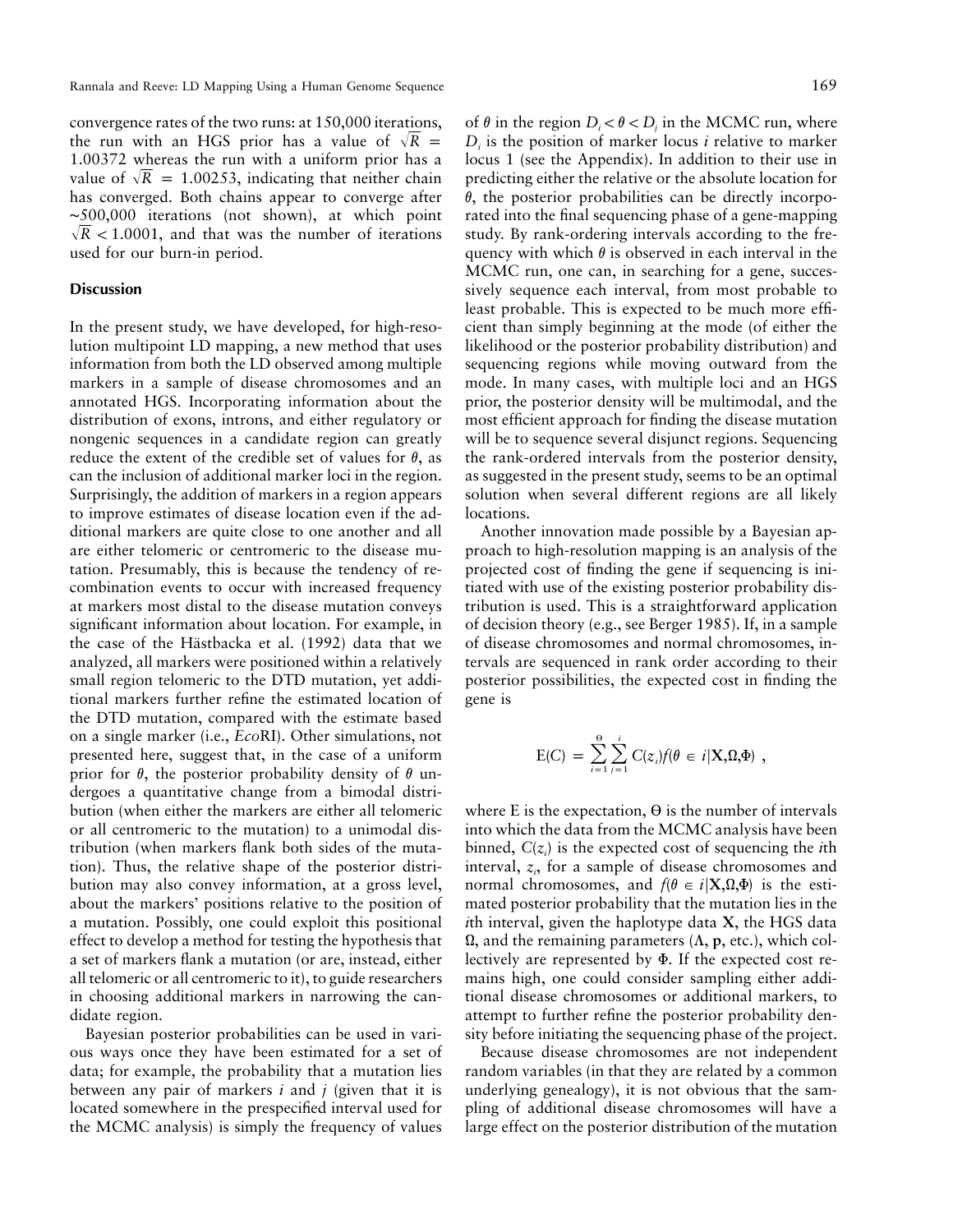location. We investigated the effects of sampling in the Hästbacka et al. (1992) study by performing the analysis on random subsamples of disease chromosomes from the original data. We generated the posterior distribution for subsamples of 25, 50, and 100 disease chromosomes. For the complete sample of 148 chromosomes, the proportion of observations in the two histogram bins with highest posterior probability was 22%, whereas, for the subsamples, the corresponding proportions were 9.4% (25), 8.3% (50), and 12.4% (100). Similarly, the total width of the 95% credible set was 0.21 cM for the complete sample of 148 chromosomes, whereas for the subsamples the corresponding widths were 0.62 cM (25), 0.28 cM (50), and 0.27 cM (100). It is clear from these results that increasing the sample size even to  $>100$  continues to have an important effect in narrowing the possible position of the disease mutation. The effect of sampling additional marker loci needs to be carefully studied before any general conclusions are reached; intuitively, one would expect that increasing the density beyond some threshold would provide diminishing returns, since few or no recombination events will have occurred between nearby markers in the sample. Simulations suggest that the computing time increases as an approximately linear function of the number of marker loci. On a 1-Ghz Pentium III computer, the five-marker Hästbacka et al. (1992) data required ∼4 h of computing time, suggesting that analyses of up to  $\geq 20$  marker loci should be feasible, even for relatively large samples of  $\geq 100$  disease chromosomes.

The Bayesian approach developed here can also be readily extended to allow allelic and locus heterogeneity, by integrating over different genetic models. It may even be possible to consider models with more than one disease locus in a population (a consideration particularly important for studies of complex genetic diseases), although this will obviously reduce the power and necessitate a larger sample of disease chromosomes. The method can also be extended to allow genotypes—rather than haplotypes—as the observed data, eliminating the need for extended families as a requirement for deduction of haplotype phase. However, such an extension would likely greatly reduce the power of the method and would only be rational in cases in which extended families are not available. Hybrid methods allowing samples both with and without extended families should also be possible and may be a good alternative to approaches that completely exclude family data, potentially offering increased power. Although we do not present the aforementioned extensions here, we are currently implementing them in our computer program, and they will be made publicly available as they are completed.

A Bayesian approach to multipoint mapping incor-

porating information from LD, an annotated HGS, and a human mutation database provides a powerful new technique for high-resolution gene mapping in the postgenome era. Although Morris et al. (2000) have recently proposed a Bayesian method for LD mapping, our method offers at least two improvement over theirs. First, we use prior information about the disease-mutation location, which is available from an annotated HGS, whereas Morris et al. assume no prior information about  $\theta$ . Our analyses indicate that much information is available from an HGS, making our approach, which explicitly incorporates this information, more powerful. Second, we explicitly integrate over the possible gene trees underlying the disease chromosomes, taking full account of this source of uncertainty, whereas Morris et al. apply a composite likelihood to approximate the likelihood function in their Bayesian method, an approach that may not provide accurate posterior probabilities in all cases (for a discussion of composite likelihood, see Rannala and Slatkin 2000).

An annotated HGS is a remarkable resource for gene mappers, but new methods are needed for gene mapping that take explicit account of an available sequence. Existing parametric linkage methods for the mapping of disease mutations by either analysis of marker segregation on pedigrees or analysis of pairs or triplets of affected relatives are based almost exclusively on maximum likelihood (see Ott 1999) and, therefore, also assume a uniform prior for the disease-mutation location. Currently, we are developing Bayesian methods for linkage analysis that are analogous to the LD mapping method presented here and that use information from an annotated HGS as a prior distribution for the position of a disease mutation (author's unpublished results). In gene-rich regions, the scale of linkage mapping is such that inclusion of information about genes in a region may have little effect on the posterior probabilities (because a candidate region of 10 cM, which is typical for linkage mapping studies, will contain  $>100$ genes on average, leaving a potentially large number of possible positions for the mutation). However, if the mutation happens to lie in a region in which genes are sparse, or if particularly informative samples of relatives are available, using an HGS prior may reduce the size of the candidate region to the point at which sequencing of the mutation is feasible. In any case, implementing the HGS as a prior is more appropriate (and likely more powerful) than simply scanning the candidate region for potential genes after a linkage analysis (ignoring the HGS data) has been performed. Much theory remains to be developed if we are to take full advantage of an annotated HGS in disease-mapping studies, and we view the methods presented here as only a first step.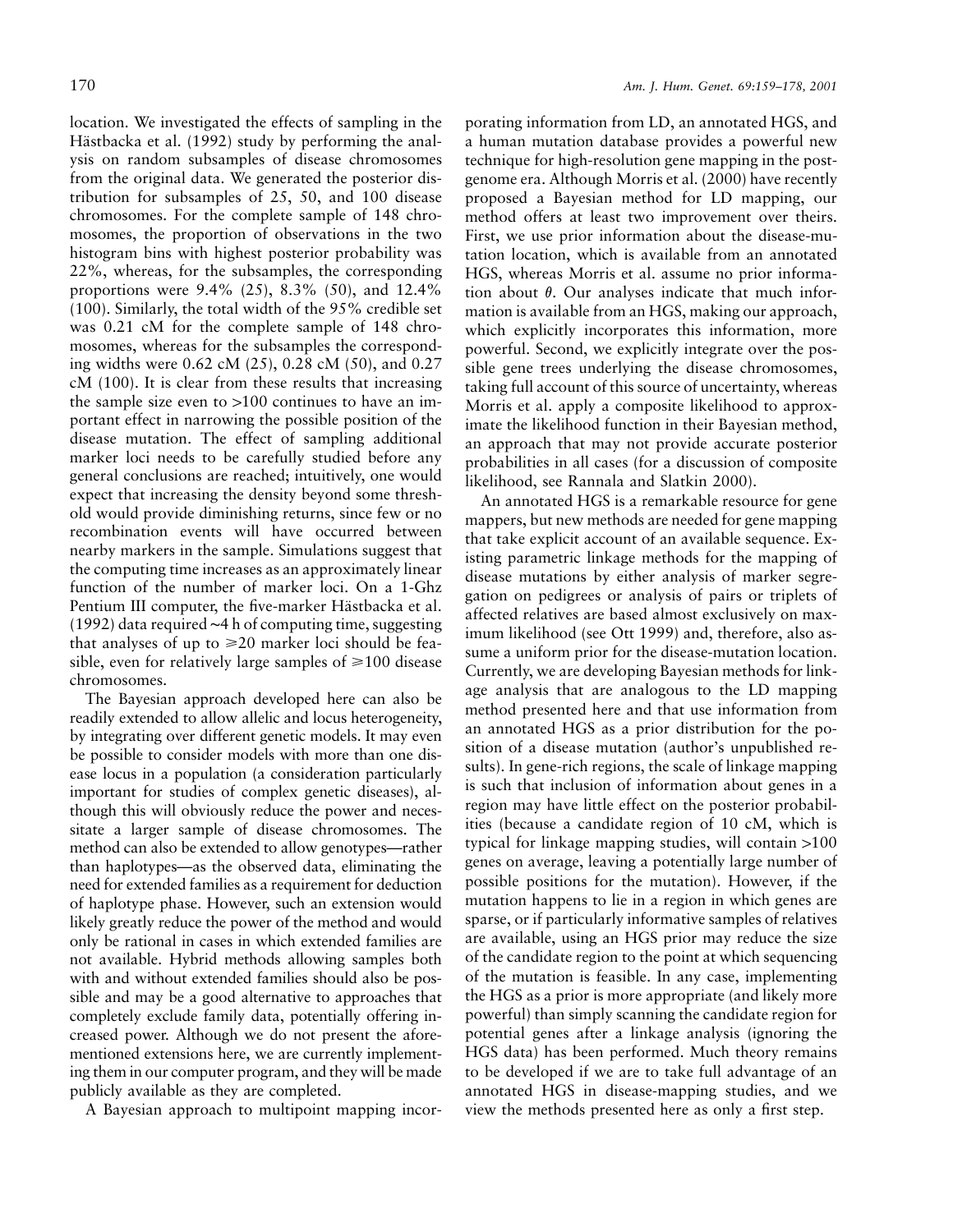#### **Program Availability**

The program  $DMLE$  was used for the analyses presented in the present study. The program (for the Windows and UNIX operating systems) is available free of charge from the corresponding author (see the Bruce Rannala's Research Group [Department of Medical Genetics, University of Alberta] web site).

# **Acknowledgments**

Support for this research was provided by National Institutes of Health grant HG01988 (to B.R.); J.P.R. was supported as a postdoctoral researcher on this grant. We thank Johanna Hästbacka for providing the complete (five-marker) haplotype frequencies from the study of Finnish individuals with DTD.

# **Appendix**

To numerically evaluate the marginal posterior distributions of the parameters  $Y_0$ ,  $Y$ ,  $\tau$ , and  $\theta$ , we used an MH (Metropolis et al. 1953; Hastings 1970) algorithm. To implement the algorithm, it must be possible to evaluate the statistical likelihood of the data. The likelihood plays an important role in the evaluation of the Hastings ratio in the MH algorithm. As well, "nominating" functions must be developed for proposing new values of the parameters, at each step of the chain. The Hastings ratio determines the probability that the proposed values are either accepted or rejected. Here, we present the basic form of the likelihood function, as well as new results for the probabilities of multipoint transition between haplotypes, which are needed for evaluation of the likelihood. We also outline the nominating functions and the sequence of steps used in the implementation of the MH algorithm.



**Figure A1** Diagram illustrating parameters involved in calculation of the likelihood of a sample of five disease chromosomes, when equation (A1) is used. The sampled haplotypes—X<sub>1</sub>, X<sub>2</sub>, X<sub>3</sub>, X<sub>4</sub>, and X<sub>5</sub>—are represented as unshaded circles, and the unobserved ancestral haplotypes—Y<sub>1</sub>, Y<sub>2</sub>, Y<sub>3</sub>, Y<sub>4</sub>, and Y<sub>5</sub>—are represented as shaded circles. The branches on which transitions from the ancestral to the sampled haplotypes arise occur in the first product in the likelihood represented by equation (A1) and are indicated by the thicker lines  $(V_1-V_2)$ ; the branches on which transitions between ancestral haplotypes arise occur in the second product in the likelihood represented by equation (A1) and are indicated by the thinner lines  $(W_1-W_4)$ . The branch lengths V and W are determined by the tree topology and the coalescence times, jointly represented by  $\tau$ .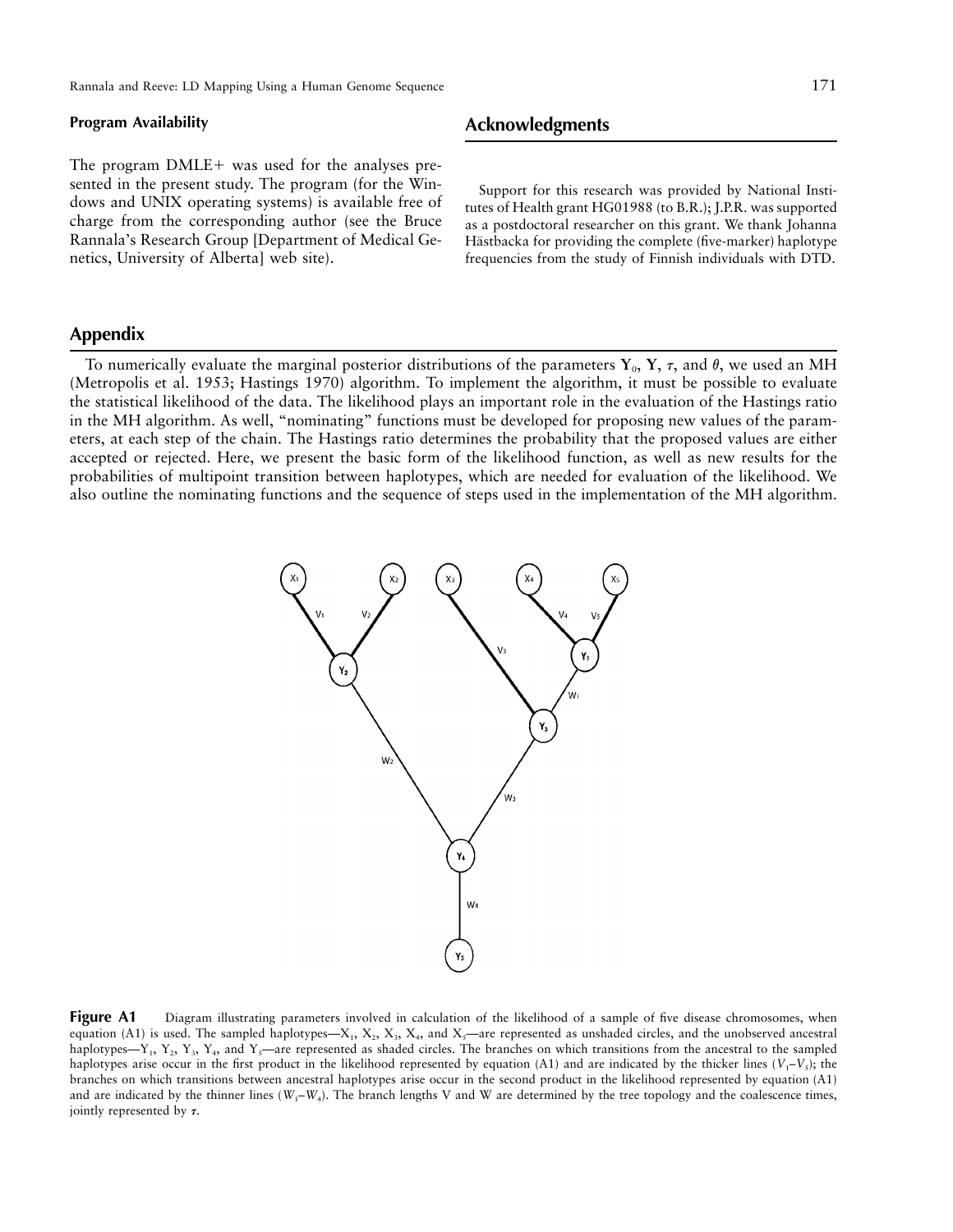#### *Likelihood*

The likelihood of the sampled disease chromosome haplotypes (and unobserved ancestral haplotypes), given the parameters in the model, is

$$
f(\mathbf{X},\mathbf{Y}|\theta,\tau,\mathbf{Y}_0,\mathbf{d},\mathbf{p}) = \prod_{i=1}^n f(\mathbf{X}_i|\mathbf{Y},\mathbf{Y}_0,\theta,\mathbf{d},\mathbf{p},\mathbf{v}) \times \prod_{j=1}^{n-1} f(\mathbf{Y}_j|\mathbf{Y},\mathbf{Y}_0,\theta,\mathbf{d},\mathbf{p},\mathbf{w}) ,
$$
 (A1)

where  $v = \{v_1, \ldots, v_n\}$  is a vector of the lengths of the terminal branches on the gene tree and where  $w =$  $\{w_1, \ldots, w_{n-1}\}$  is a vector of the internal branches. These quantities, which are determined by the tree topology and the coalescent times, are illustrated in figure A1. The first product in equation (A1) calculates the *n* probabilities of transition to the states at the tips of the gene tree (haplotypes observed on the sampled chromosomes) from the haplotype states of the ancestors. In figure A1, the branches joining the sampled chromosomes to their ancestors are indicated by the thicker lines (the parameters **v** define the lengths of these branches), the ancestral haplotypes are represented as shaded circles, and the sampled (observed) haplotypes are represented as unshaded circles. The second product calculates the  $n-1$  transitions, among the unobserved ancestral haplotypes, on the internal branches of the gene tree. The branches joining the ancestral haplotypes are indicated by the thinner lines in figure A1 (the parameters **w** define the lengths of these branches).

#### *Haplotype-Transition Probabilities*

Here, we derive the probability that an ancestral chromosome carrying disease mutation *M* and with haplotype **Y***<sup>h</sup>* has, after *t* generations, a descendent that bears haplotype **X***h*. This transition probability is applied repeatedly, to evaluate the terms  $f(X_i|Y,Y_0,\theta,d,p,v)$  and  $f(Y_i|Y,Y_0,\theta,d,p,v)$  in the likelihood expressed in equation (A1). For simplicity, we consider here only biallelic markers, denoting the two alleles as "0" and "1." The method can be easily extended to any number of marker alleles. It is assumed that the frequencies, **p**, of marker alleles on normal chromosomes are known and that markers are in linkage equilibrium on normal chromosomes, but both assumptions can be easily relaxed. The between-marker map distances, **d**, are assumed to be known. In practice, these will be inferred from a genetic-linkage map, a radiation-hybrid map, or a physical map (e.g., under the assumption that 1 cM ~ 1 Mb). If there are *L* marker loci, there will be *L* − 1 interlocus map distances. Let *K* be the first marker to the right of *M*. If  $K = 1$ , the mutation, *M*, is to the left of all the marker loci, whereas it is defined to be to the right of all the marker loci if  $K = L + 1$ ; if  $2 \le K \le L$ , then *M* is flanked by marker loci on both the right and left. For convenience, we define the linearly transformed variables  $D_i = \sum_{j=2}^1 d_j$ . Recall that  $\theta$  is the distance between the disease mutation and marker locus 1. Note that  $\theta < 0$  when the mutation lies to the left of all the markers  $(K = 1)$  and that  $\theta > D<sub>L</sub>$  when it lies to the right of all the markers  $(K = L + 1)$ . We focus here on the problem of calculating the probabilities of transition between haplotypes when the map position of *M* relative to marker 1, denoted by  $\theta$ , is specified. The relationships of the various parameters outlined above are illustrated in figure A2.

For simplicity, we assume that there is no interference of recombination between the different intervals separating the marker loci, so that the map distances are additive (i.e., the expected recombination rate between markers 1 and 3 is  $d_2 + d_3$ ). This is quite realistic for small regions, but models of recombination that are more complex can be implemented by use of the general framework outlined here. To simplify the exposition, we initially focus on the probability calculations in the case in which all markers are to the right of *M* (i.e.,  $K = 1$ ). The probability calculations for other positions of *M* are simple extensions of this result. This situation is depicted in panel *A* of figure A2.

In a descendent of a particular mutation-bearing chromosome, after *t* generations, the number of recombination events, *R,* that occur in the chromosomal region spanning the distance from the mutation on the left of marker locus 1 to the last marker on the right (marker locus *L*) follows a Poisson distribution, with the parameter  $(D_L - \theta)t$ . Any recombination events outside this interval (i.e., to the left of *M* or to the right of *L*) do not affect the multilocus haplotype associated with the disease mutation and, therefore, can be ignored. According to standard theory for Poisson processes (see Medhi 1994), the positions of *R* recombination events on this interval follow independent uniform densities. The probability density (conditional on *R*) of the recombination event nearest to the mutation, represented by *z,* is then the smallest-order statistic of *R* independent uniform random variables on the closed interval [*M,L*] of length  $D_L - \theta$ . The probability density function is then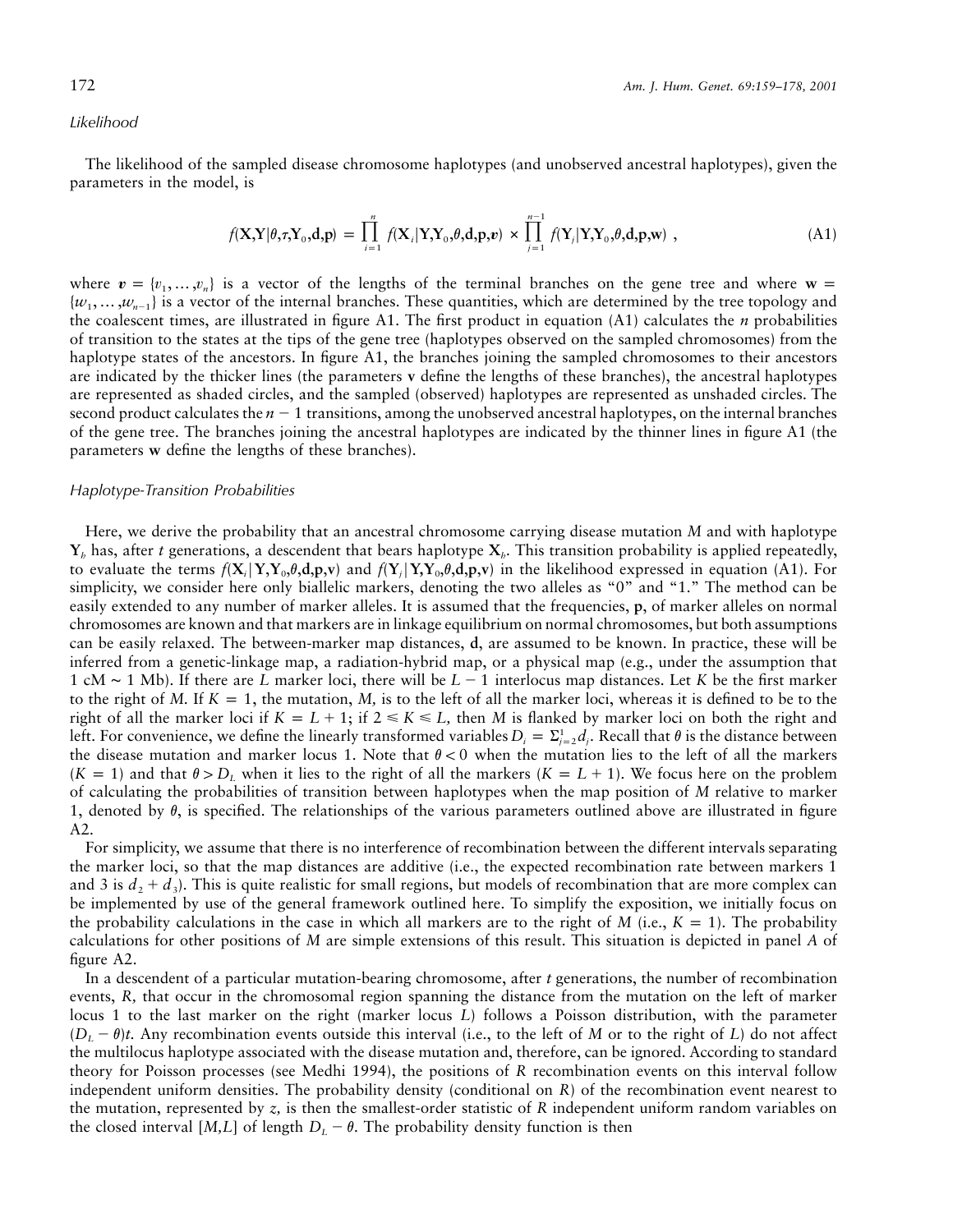

**Figure A2** Three chromosomes typed for four marker loci, illustrating the parameters used in calculation of the haplotype-transition probabilities. The markers are represented as rectangles, and the mutation is represented as an ellipse. The marker-allele designations are shown above each chromosome, and the marker-locus labels are shown below each chromosome. All markers are biallelic, with "0" denoting the ancestral allele. The parameter *K* is the marker immediately to the right of the mutation;  $A_R$  is the locus nearest to *M*, on the right, with a nonarrested allele; and  $A_L$  is the nearest such locus on the left. In panel *a*,  $A_R = 3$ ; in panel *b*,  $A_R = 3$  and  $A_L = 0$ ; in panel *c*,  $A_R = 4$  and  $A_{\rm L} = 1.$ 

$$
f_z(z|R,D_L,\theta) = \frac{R}{D_L - \theta} \left(1 - \frac{z}{D_L - \theta}\right)^{R-1}.
$$

The joint density of *z* and  $R \ge 1$  is

$$
f_z(z,R \geq 1|t) = \sum_{j=1}^{\infty} \frac{j}{D_L - \theta} \left(1 - \frac{z}{D_L - \theta}\right)^{j-1} \frac{e^{-(D_L - \theta)t}[(D_L - \theta)t]^j}{j!} = t e^{-tz}.
$$

Note that

$$
\int_0^{(D_L - \theta)} t e^{-tz} dz = 1 - e^{-(D_L - \theta)t} ,
$$

which is just the probability that one or more recombination events occur in the interval [*M,L*]. The probability that the recombination event nearest to the mutation occurs between markers  $i - 1$  and  $i$  is

$$
\int_{D_{i-1}}^{D_i} f_z(z|D_L,t)dz = e^{-tD_{i-1}} - e^{-tD_i} . \tag{A2}
$$

If *M* is to the left of all the markers (so that  $\theta < 0$ ), it is straightforward to derive the marginal probability of  $X_h$ , given  $\theta$ , *t*, and  $Y_h$ . Let  $A_R$  be the nearest marker, to the right of *M* on haplotype  $X_h$ , that carries an allele that differs from the ancestral allele of haplotype  $Y_h$  (see fig. A2). If  $A_R = 1$ , then

$$
f(\mathbf{X}_{b}|\mathbf{Y}_{b},\theta,\mathbf{d},\mathbf{p},t) = (1-e^{\theta t})\prod_{i=1}^{L} p(X_{bi}),
$$

where  $p(X_{hi})$  is the frequency, on normal chromosomes, of the allele observed at marker *i* on chromosome *h*. This result can be understood as follows. The probability that one or more recombination events have occurred in the interval [M,1] is  $1 - e^{i\theta}$ , and this is multiplied by the probability of the alleles observed at all markers to the right of *M,* a probability that is the product of their frequencies on normal chromosomes. This is because linkage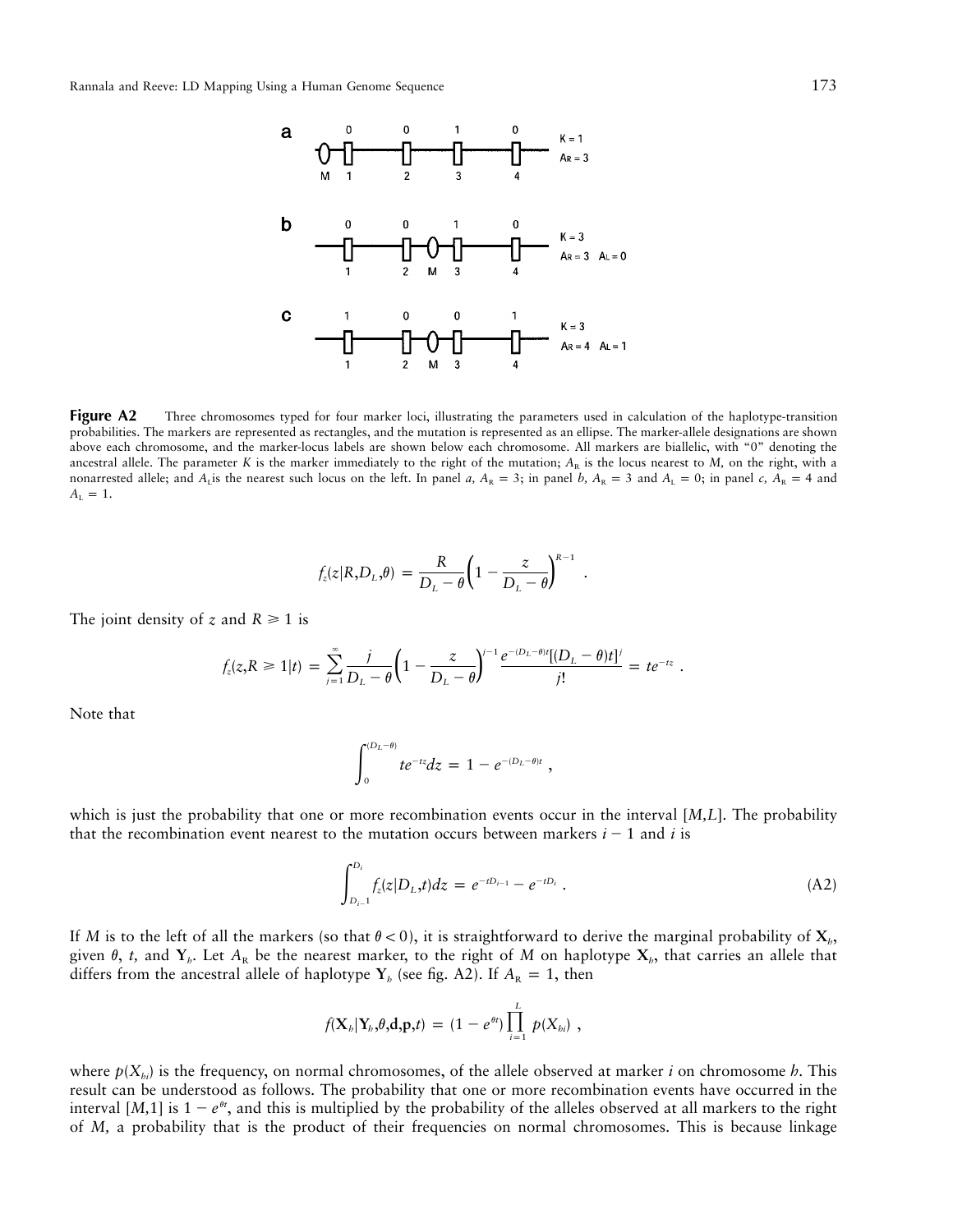equilibrium is assumed for marker loci on normal chromosomes and all alleles to the right of the recombination event nearest to *M* are derived, by recombination, from normal chromosomes. If  $A_R > 1$ , then

$$
f(\mathbf{X}_h|\mathbf{Y}_h,\theta,\mathbf{d},\mathbf{p},t) = (1-e^{\theta t})\prod_{i=1}^L p(X_{hi}) + e^{\theta t} Q ,
$$

where

$$
Q = \sum_{i=2}^{A_R} \left[ (e^{-D_{i-1}t} - e^{-D_i t}) \prod_{l=i}^{L} p(X_{hl}) \right],
$$

and, by definition,  $D_1 = 0$ . Note that, if all markers to the right of *M* carry the ancestral allele, then  $A_R = L$  + 1, and we define  $D_{L+1} = \infty$ . To understand the equations given above, note that the term  $1 - e^{i\theta}$  is once again the probability that one or more recombination events have occurred in the interval (*M,*1), whereas the next term in the product is, again, the probability of the alleles observed at the marker loci to the right of *M,* a probability that is the product of their frequencies on normal chromosomes.

The new term on the right,  $e^{\theta t}$ , is the probability that no recombination events occur in the interval  $(M,1)$ , and this is multiplied by *Q,* which accounts for the probabilities of the alleles observed at markers 2 through *L,* with allowance for all possible positions of the recombination event nearest to marker 1, which can be between any of the markers  $2,3,...,A_R$ . Note that the probability that the recombination event nearest to marker locus 1 lies between  $i-1$  and *i* is given by equation (A2) and that the probability of the observed markers is the product of the allele frequencies, on normal chromosomes, of the alleles found at markers  $i, i + 1, \ldots, L$ . The equations given below, for other possible positions of the mutation, can be derived in a similar way, although the expressions become more complex. If *M* is to the right of marker *L*, and if we define  $A_L$  as being the locus, on the left, that is nearest to *M* and that has a nonancestral allele, then, if  $A_L = L$ , the probability is

$$
f(\mathbf{X}_{h}|\mathbf{Y}_{h},\theta,\mathbf{d},\mathbf{p},t) = [1 - e^{-(\theta-D_{L})t}] \prod_{i=1}^{L} p(X_{hi}).
$$

If  $A_L < L$ , the probability is

$$
f(\mathbf{X}_h|\mathbf{Y}_h,\theta,\mathbf{d},\mathbf{p},t) = \left[1 - e^{-(\theta - D_L)t}\right] \prod_{i=1}^L p(X_{hi}) + e^{-(\theta - D_L)t}H,
$$

where

$$
H = \sum_{i=A_{L}+1}^{l} \left\{ \left[ e^{-(\theta-D_{i})t} - e^{-(\theta-D_{i-1})t} \right] \prod_{l=1}^{i-1} p(X_{bl}) \right\} .
$$

Note that, if haplotypes  $X_h$  and  $Y_h$  are identical at all markers to the left of *M*, then, by definition,  $A_L = 0$ . We now consider the case in which *M* lies between markers  $K-1$  and  $K$ . Again, define  $A_L$  as the nearest marker, to the left of *M*, that carries a different allele on  $X_h$  (versus  $Y_h$ ), and define  $A_R$  as the corresponding nearest marker to the right. It is easiest to consider separately the probability calculations for the four distinct possibilities: (1)  $A_L = K - 1$ ,  $A_R = K$ ; (2)  $A_L < K - 1$ ,  $A_R = K$ ; (3)  $A_L = K - 1$ ,  $A_R = K$ ; and (4)  $A_L < K - 1$ ,  $A_R > K$ . In the first case (i.e.,  $A_L = K - 1$ ,  $A_R = K$ ), the probability is

$$
f(\mathbf{X}_h|\mathbf{Y}_h,\theta,\mathbf{d},\mathbf{p},t) = \left[1 - e^{-(D_K - \theta)t}\right] \prod_{l=K}^L p(X_{hi}) \times \left[1 - e^{-(\theta - D_{K-1})t}\right] \prod_{l=1}^{K-1} p(X_{hi}).
$$

In the second case (i.e.,  $A_L < K - 1$ ,  $A_R = K$ ), the probability is

$$
f(\mathbf{X}_h|\mathbf{Y}_h,\theta,\mathbf{d},\mathbf{p},t) = \left[1 - e^{-(D_K - \theta)t}\right] \prod_{l=k}^L p(X_{bl}) \times \left\{\left[1 - e^{-(\theta - D_{K-1})t}\right] \prod_{l=1}^{K-1} p(X_{bl}) + e^{-(\theta - D_{K-1})t} H_K\right\},
$$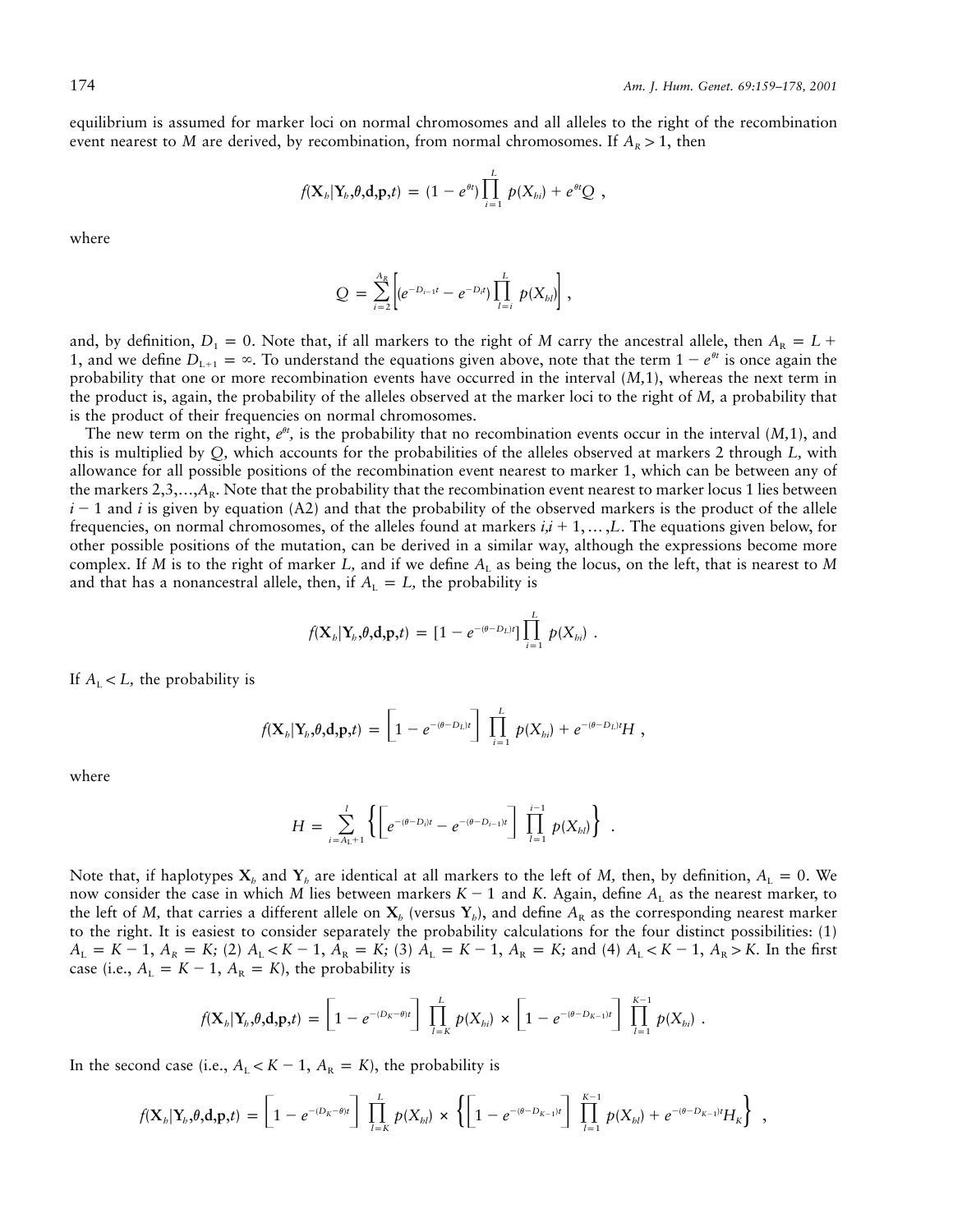where

$$
H_K = \sum_{i=A_{L}+1}^{K-2} \left\{ \left[ e^{-(\theta-D_i)t} - e^{-(\theta-D_i-1)t} \right] \prod_{l=1}^{i} p(X_{hl}) \right\} , \qquad (A3)
$$

and, by definition,  $D_0 = \theta$ . In the third case (i.e.,  $A_L = K - 1$ ,  $A_R = K$ ), the probability is

$$
f(\mathbf{X}_h|\mathbf{Y}_h,\theta,\mathbf{d},\mathbf{p},t) = \left[1 - e^{-(\theta - D_{K-1})t}\right] \prod_{l=1}^{K-1} p(X_{hl}) \times \left\{ \left[1 - e^{-(D_K-\theta)t}\right] \prod_{l=K}^{L} p(X_{hl}) + e^{-(D_K-\theta)t} Q_K \right\} ,
$$

where

$$
Q_K = \sum_{i=K+1}^{A_R} \left\{ \left[ e^{-D_{i-1}t} - e^{-D_{i}t} \right] \prod_{l=i}^{L} p(X_{bl}) \right\} . \tag{A4}
$$

In the fourth case (i.e.,  $A_L < K - 1$ ,  $A_R > K$ ), the probability is

$$
f(\mathbf{X}_h|\mathbf{Y}_h,\theta,\mathbf{d},\mathbf{p},t) = \left\{ \left[1 - e^{-(\theta - D_{K-1})t} \right] \prod_{l=1}^{K-1} p(X_{hl}) + e^{-(\theta - D_{K-1})t} H_K \right\} \times \left\{ \left[1 - e^{-(D_K - \theta)t} \right] \prod_{l=K}^{L} p(X_{hl}) + e^{-(D_K - \theta)t} Q_K \right\} ,
$$

where  $H_K$  and  $Q_K$  are given, respectively, by equations (A3) and (A4) above.

#### *MH Algorithm*

The MH algorithm (Metropolis et al. 1953; Hastings 1970) is a numerical procedure that can be used to study many properties of a multivariate probability distribution that are difficult—or impossible—to study by analytical methods. For Bayesians, the interest is usually in conditional and marginal probability distributions. The utility of the MH algorithm is that, to obtain the marginal and conditional distributions, one need only be able to calculate the joint probability distribution. For example, in the simple case of two random variables, *A* and *B,* if it is possible to calculate analytically the probability  $f(A,B)$ , then this can be used to obtain  $f(A)$ ,  $f(B)$ ,  $f(A|B)$ , and  $f(B|A)$ , without evaluation of potentially difficult integrals, or sums. The strategy is to construct a Markov chain with a stationary distribution of either  $f(A,B)$ ,  $f(A|B)$ , or  $f(B|A)$ , to iterate this chain until it reaches stationarity, and then to use observations regarding the chain to make inferences about  $f(A)$ ,  $f(B)$ ,  $f(A|B)$ , or  $f(B|A)$ . The time (proportion of iterations) that the chain spends at each value of a variable is proportional to the marginal probability that the variable takes that value. The marginal distributions can be obtained from the chain by simply collecting values exclusively for *A* or *B*. The conditional probability,  $f(A|B)$ , for example, is obtained by fixing the value of one variable (in this case,  $B$ ) and iterating the chain, evaluating  $f(A,B)$  at each iteration.

To generate observations from the density  $f(A|B)$ , we begin the chain at iteration  $i = 1$ , with an arbitrary value for *A*[1], and, for *A*[2], simulate a new potential value, represented by *A*\*, with probability *q*(*A*\*). The variable *A*\* is accepted and becomes *A*[2], with probability

$$
\alpha_A(A^*|A[1]) = \min\left\{1, \frac{f(A^*,B)qA([1])}{f(A[1],B)q(A^*)}\right\};\tag{A5}
$$

otherwise,  $A[2] = A[1]$ . Equation (A5) is referred to as the "Hastings ratio." In general, at the *i*th iteration, the proposed state is accepted with probability  $\alpha_A(A^*|A[i])$ . The precise form of the nominating density function *q* is arbitrary, although it must generate a Markov chain that is irreducible and aperiodic (Hastings 1970). However, the choice of the function *q* often greatly influences the number of iterations necessary for the chain to reach stationarity. If  $q(A^*) = q(A[i])$ , so that *q* is symmetrical, then equation (A5) reduces to

$$
\alpha_A[A^*|A(i)] = \left\{ \min \frac{f(A^*,B)}{f(A[i],B)} \right\}.
$$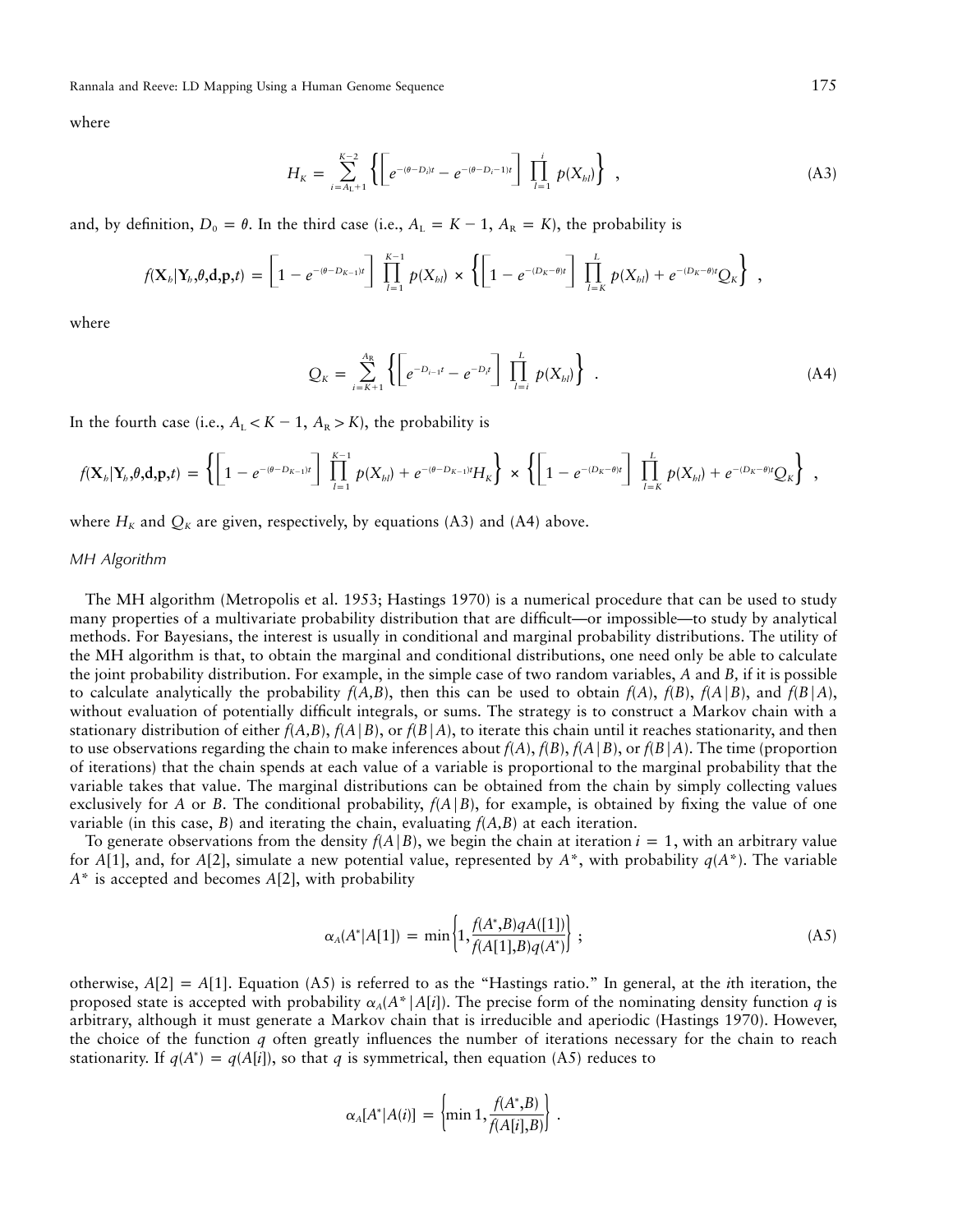#### *Implementing the Algorithm*

The implementation of the MH algorithm used in our program has four steps during each iteration of the chain. At each step, a different set of parameters are potentially modified. These steps are outlined below. All our choices for the function *q* are symmetrical, and *q* therefore does not appear in the Hastings ratio.

*Modifying the Gene Tree.*—The tree topology and coalescence times at iteration *i*, represented by  $\tau[i]$ , are modified to be  $\tau[i + 1] = \tau^*$ , with probability

$$
\alpha_{\tau}(\tau^*|\tau[i]) = \min \left\{1, \frac{f(\mathbf{X}, \mathbf{Y} | \theta, \mathbf{Y}_0, \mathbf{d}, \mathbf{p}, \tau^*) f_{\tau}(\tau^*|\Lambda)}{f(\mathbf{X}, \mathbf{Y} | \theta, \mathbf{Y}_0, \mathbf{d}, \mathbf{p}, \tau[i]) f_{\tau}(\tau[i]| \Lambda)}\right\}.
$$

The nomination function  $q([\tau^*|\tau[i])$  that we use is the "global" tree rearrangement algorithm described by Larget and Simon (1999). The density is scaled by a single parameter,  $\delta_{\tau}$ , that determines the relative size of changes in the gene tree. This algorithm modifies the tree topology and the coalescence times simultaneously.

*Modifying the Disease-Mutation Position.*—The disease-mutation position at iteration *i*, represented by  $\theta$  (*i*), is modified to be  $\theta[i + 1] = \theta^*$ , with probability

$$
\alpha_{\scriptscriptstyle{\theta}}(\theta^*|\theta[i])\,=\,\min\left\vert 1,\!\frac{f(\mathbf{X},\!\mathbf{Y}|\theta^*\!,\!\mathbf{Y}_{\scriptscriptstyle{0}},\!\mathbf{d},\!\mathbf{p},\!\tau)\!/\!{}_{\scriptscriptstyle{\theta}}(\theta^*|\Omega)}{f(\mathbf{X},\!\mathbf{Y}|\theta[i],\!\mathbf{Y}_{\scriptscriptstyle{0}},\!\mathbf{d},\!\mathbf{p},\!\tau)\!{}_{\scriptscriptstyle{\theta}}(\theta[i]| \Omega)}\right\}\,.
$$

The nominating function  $q_{\theta}(\theta^*|\theta[i])$  that we use is based on a sliding window in the interval of permissible values for  $\theta$ , defined to be  $(\theta_L, \theta_U)$ , where  $\theta_L$  and  $\theta_U$  are, respectively, the lower and upper bounds of the permissible values for  $\theta$ . A variable *z* is chosen from the uniform interval  $(-\delta_{\theta},+\delta_{\theta})$ , and  $\theta^* = \theta + z$ . If  $\theta^* > \theta_{\theta}$  or  $\theta^* < \theta_{\theta}$ , then  $\theta^*$  is reflected back onto the interval  $(\theta_L, \theta_U)$ , by an amount  $\theta + z - \theta_U$  or  $\theta_L - z - \theta$ ; for example, if  $\theta = -.08$ ,  $z = -.05$ , and  $\theta_L = -.10$ , then  $\theta^* = -.07$ . The magnitude of  $\delta_\theta$  determines the size of the moves and can be us adjust the mixing properties of the chain. In the absence of information from an HGS,  $f_{\theta}(\theta^* | \Omega) = f_{\theta}(\theta[i] | \Omega)$ , and these terms disappear from the Hastings ratio.

*Modifying the Haplotype on Which the Disease Mutation Arose.—*At iteration *i,* the ancestral haplotype on which the disease mutation first arose, represented by  $Y_0[i]$ , is modified to be  $Y_0[i+1] = Y_0^*$ , with probability

$$
\alpha_{\scriptscriptstyle \text{Y}_0}(\textbf{Y}_0^*|\textbf{Y}_0[i])\,=\,\min\!\left[1,\!\frac{f(\textbf{X},\textbf{Y}|\theta,\!\textbf{Y}_0^*,\!\textbf{d},\!\textbf{p},\!\tau)\!/\!f_{\scriptscriptstyle \text{Y}_0}(\textbf{Y}_0^*|\textbf{p})}{f(\textbf{X},\textbf{Y}|\theta,\!\textbf{Y}_0(i),\!\textbf{d},\!\textbf{p},\!\tau)\!/\!f_{\scriptscriptstyle \text{Y}_0}(\textbf{Y}_0[i]|\textbf{p})}\right]\,,
$$

where this step is sequentially applied to each locus. In the nominating function  $q_{Y_0}(Y_0^* | Y_0[i])$  that we use, the probability of a change of state for the *j*th locus is  $\delta_{x_0}$ , and the probability that the state does not change is  $1$  –  $\delta_{\mathrm{Y}_{0}}$ .

*Modifying the Ancestral Haplotypes.—*The ancestral haplotypes, **Y**[*i*], are potentially modified in a sequential manner, as follows. For each  $j = 1, 2, ..., n - 1$ , we do the following: modify  $Y_j[i]$  to be  $Y_j[i+1] = Y_j^*$ , with probability

$$
\alpha_{\mathrm{Y}}(\mathrm{Y}_{i}^*|\mathrm{Y}_{i}[i]) = \min \left\{1, \frac{f(\mathrm{X},\mathrm{Y}_{i}^*,\mathrm{Y}_{-i}[i]|\theta,\mathrm{Y}_{0},\mathrm{d},\mathrm{p},\tau)}{f(\mathrm{X},\mathrm{Y}[i]|\theta,\mathrm{Y}_{0},\mathrm{d},\mathrm{p},\tau)}\right\},
$$

where  $Y_{-i}[i] = \{Y_i[i], Y_2[i], \dots, Y_{i-1}[i], Y_{i+1}([i], \dots, Y_{n-1}[i]]\}$  is a vector of all the multilocus ancestral haplotypes except the *j*th. This step is sequentially applied to each locus. In the nominating function  $q_{Y_i}(Y_i^* | Y_i[i])$  that we use, the probability of a change of state for the *j*th locus is represented by  $\delta_{Y_i}$  and the probability of no change is represented by  $1 - \delta_{Y_i}$ . Given that a change occurs, each possible marker allele is given equal probability.

#### *Diagnosing Convergence in the MCMC Algorithm*

A potential pitfall of MCMC methods is that, if a chain is slow to converge, the inferred probability densities may be incorrect. Many approaches have been developed to diagnose convergence in MCMC algorithms. We applied a method recently described by Gelman (1996). The basic idea is to simultaneously run *b* independent chains each of length *m* and to start each with either overdispersed or random initial parameter values. One then examines a statistic contrasting the within-chain and between-chain variances for a particular parameter. We define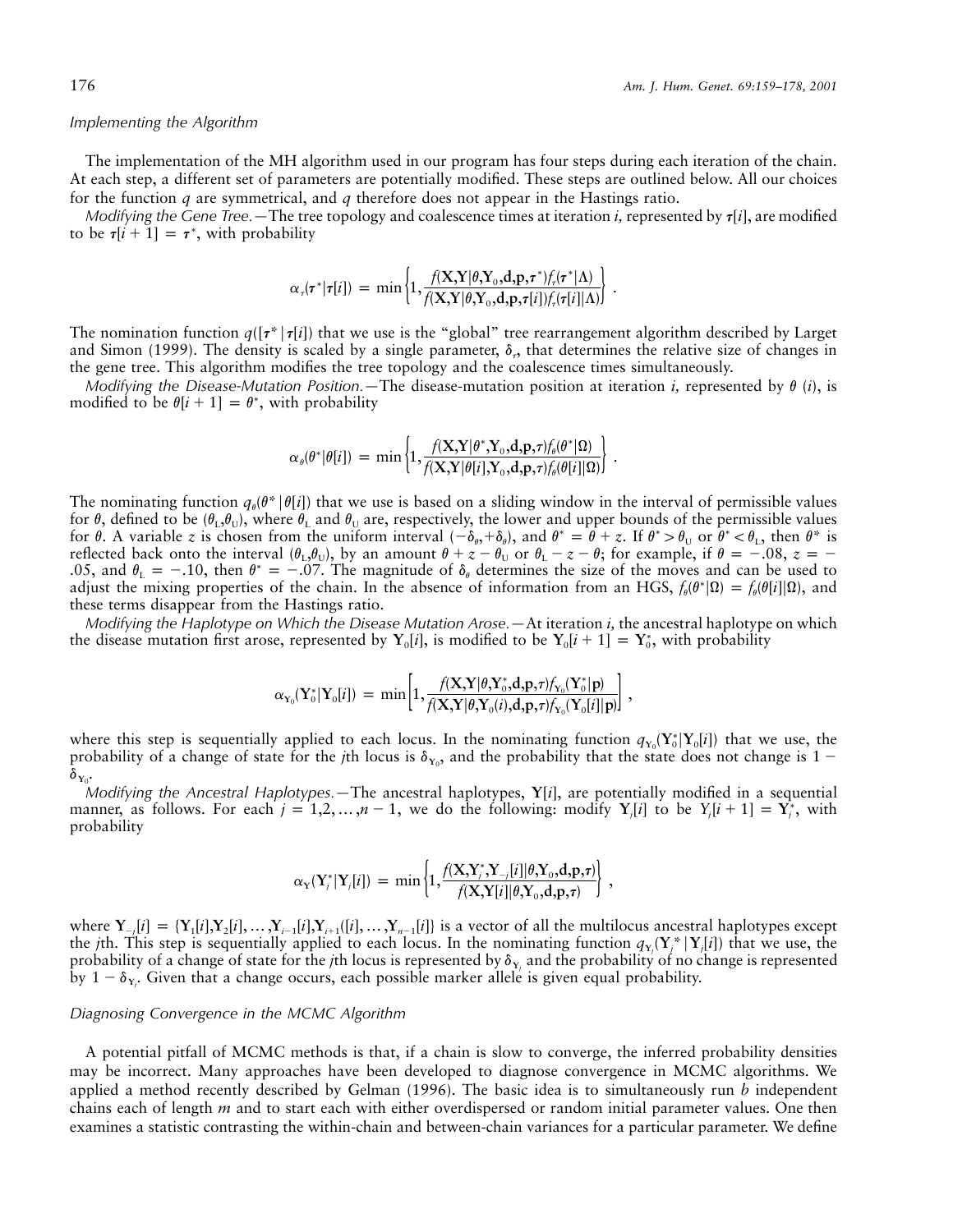W*ij* to be the value of this parameter at the *j*th iteration of the *i*th chain. At stationarity, these two variances are equal. An estimator of the between-chain variance is  $B = [m/(b-1)]\sum_{i=1}^{b}(\bar{\psi}_i - \bar{\psi}_i)^2$ , where  $\bar{\psi}_i = (1/m)\sum_{j=1}^{m} \psi_{ij}$  and  $\bar{\psi}_{n} = (1/b)\Sigma_{i=1}^{b}\bar{\psi}_{i}$ . An estimator of the within-chain variance is  $W = (1/b)\Sigma_{i=1}^{b}s_{i}^{2}$ , where  $s_{i}^{2} = [1/(m-1)]\Sigma_{i=1}^{m}(\psi_{ij} - \psi_{ij})$  $(\vec{\psi}_i)^2$ . To diagnose convergence, Gelman (1996) has suggested use of the following statistic:  $\sqrt{R} = \sqrt{[var(\psi)]/W}$ , where  $var(\psi) = [(m-1)/m]W + (1/m)B$ . We have implemented this diagnostic in our program, using  $\theta$  as the parameter  $\Psi$  that is monitored to diagnose convergence. We have found that, with  $b = 2$ , a value of  $\sqrt{R} < 1.001$  was a good indication of convergence.

## **Electronic-Database Information**

Accession numbers and URLs for data in this article are as follows:

- GenBank Overview, http://www.ncbi.nlm.nih.gov/Genbank/ GenbankOverview.html (for relative distances)
- Human Gene Mutation Database Cardiff, http://archive.uwcm .ac.uk/uwcm/mg/hgmd0.html (for disease genes and pointmutation frequencies)
- Bruce Rannala's Research Group, http://rannala.org (for the DMLE4 program)

## **References**

- Berger JO (1985) Statistical decision theory and Bayesian analysis, 2d ed. Springer-Verlag, New York
- Bodmer WF (1986) Human genetics: the molecular challenge. Cold Spring Harb Symp Quant Biol 51:1–13
- Boehnke M (1994) Limits of resolution of genetic linkage studies. Am J Hum Genet 55:379–390
- Clark AG (1990) Inference of haplotypes from PCR-amplified samples of diploid populations. Mol Biol Evol 7:111–122
- Corder EH, Saunders AM, Strittmatter WJ, Schmechel DE, Gaskell PC, Small GW, Roses AD, Haines JL, Pericak-Vance MA (1993) Gene dose of apolipoprotein E type 4 allele and the risk of Alzheimer's disease in late onset families. Science 261:921–923
- de la Chapelle A, Wright FA (1998) Linkage disequilibrium mapping in isolated populations: the example of Finland revisited. Proc Natl Acad Sci USA 95:12416–12423
- Gelman A (1996) Inference and monitoring convergence. In: Gilks WR, Richardson S, Spiegelhalter DJ (eds) Markov chain Monte Carlo in practice. Chapman & Hall, New York
- Graham J, Thompson EA (1998) Disequilibrium likelihoods for fine-scale mapping of a rare allele. Am J Hum Genet 63: 1517–1530
- Hästbacka J, de la Chapelle A, Kaitila I, Sistonen P, Weaver A, Lander E (1992) Linkage disequilibrium mapping in isolated founder populations: diastrophic dysplasia in Finland. Nat Genet 2:204–211
- Hästbacka J, de la Chapelle A, Mahtani MM, Clines G, Reeve-Daly MP, Daly M, Hamilton BA, Kusumi K, Trivedi B, Weaver A, Coloma A, Lovett M, Buckler A, Kaitila I, Lander ES (1994) The diastrophic dysplasia gene encodes a novel sulphate transporter: positional cloning by fine-structure linkage disequilibrium mapping. Cell 78:1073–1087
- Hästbacka J, Kaitila I, Sistonen P, de la Chapelle A (1990)

Diastrophic dysplasia gene maps to the distal long arm of chromosome 5. Proc Natl Acad Sci USA 87:8056–8059

- Hästbacka J, Kerrebrock A, Mokkala K, Clines G, Lovett M, Kaitila I, de la Chapelle A, Lander ES (1999) Identification of the Finnish founder mutation for diastrophic dysplasia. Eur J Hum Genet 7:664–670
- Hastings WK (1970) Monte Carlo sampling methods using Markov chains and their application. Biometrika 57:97–109
- Kaplan NL, Hill WG, Weir BS (1995) Likelihood methods for locating disease genes in nonequilibrium populations. Am J Hum Genet 56:18–32
- Kingman JC (1982) On the genealogy of large populations. J Appl Prob Suppl 19A:27-43
- Kuhner MK, Yamato J, Felsenstein J (1995) Estimating effective population size and mutation rate from sequence data using Metropolis-Hastings sampling. Genetics 140:1421– 1430
- Lander ES, Botstein D (1986) Mapping complex genetic traits in humans: new methods using a complete RFLP linkage map. Cold Spring Harb Symp Quant Biol 51:49–62
- Lander ES, Linton LM, Birren B, Nusbaum C, Zody M, Baldwin J, Devon K, et al (2001) Initial sequencing and analysis of the human genome. Nature 409:860–921
- Larget B, Simon DL (1999) Markov chain Monte Carlo algorithms for the Bayesian analysis of phylogenetic trees. Mol Biol Evol 16:750–759
- Luria SE, Delbruck M (1943) Mutations from bacteria from virus sensitivity to virus resistance. Genetics 28:491–511
- McPeek MS, Strahs A (1999) Assessment of linkage disequilibrium by the decay of haplotype sharing, with application to fine-scale genetic mapping. Am J Hum Genet 65:858–875
- Medhi J (1994) Stochastic processes. Wiley & Sons, New York
- Metropolis N, Rosenbluth AW, Rosenbluth MN, Teller AH, Teller E (1953) Equations of state calculations by fast computing machine. J Chem Phys 21:1087–1091
- Morris AP, Whittaker JC, Balding DJ (2000) Bayesian finescale mapping of disease loci, by hidden Markov Models. Am J Hum Genet 67:155–169
- Ott J (1999) Analysis of human genetic linkage, 3d ed. John Hopkins University Press, Baltimore
- Rannala B, Mountain J (1997) Detecting immigrants by using multilocus genotypes. Proc Natl Acad Sci USA 94:9197– 9201
- Rannala B, Slatkin M (1998) Likelihood analysis of disequilibrium mapping and related problems. Am J Hum Genet 62:459–473
- $(2000)$  Methods for multipoint disease mapping using linkage disequilibrium. Genet Epidemiol 19 Suppl 1: S71–S77